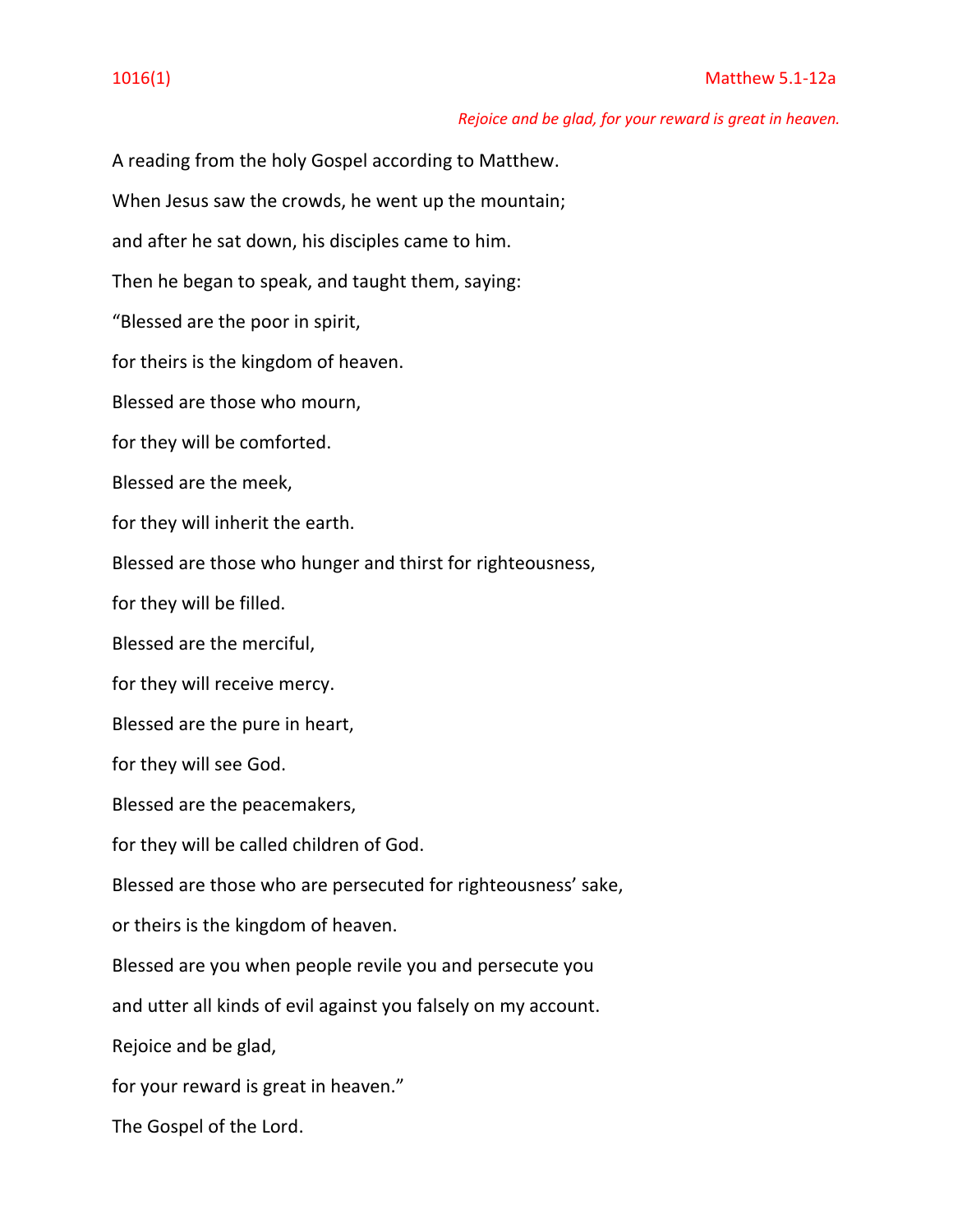*Come to me, all you that are weary and are carrying heavy burdens, and I will give you rest.*

A reading from the holy Gospel according to Matthew.

At that time Jesus said,

"I thank you, Father, Lord of heaven and earth,

because you have hidden these things from the wise

and the intelligent

and have revealed them to infants;

yes, Father, for such was your gracious will."

He continued:

"All things have been handed over to me by my Father;

and no one knows the Son except the Father,

and no one knows the Father except the Son

and anyone to whom the Son chooses to reveal him.

Come to me,

all you that are weary and are carrying heavy burdens,

and I will give you rest.

Take my yoke upon you, and learn from me;

for I am gentle and humble in heart,

and you will find rest for your souls.

For my yoke is easy, and my burden is light."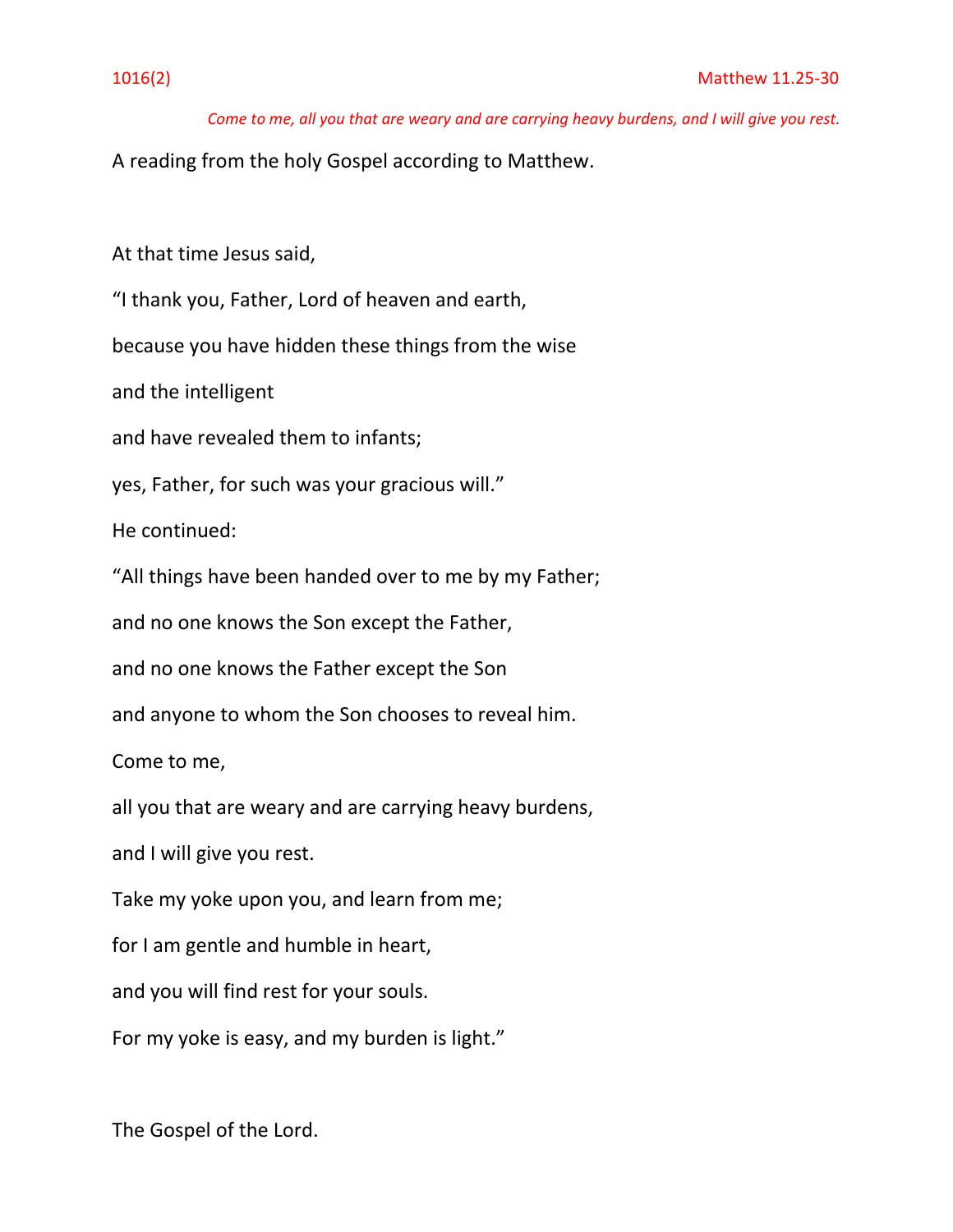## *Look! Here is the bridegroom! Come out to meet him.*

A reading from the Gospel according to Matthew.

Jesus spoke this parable to the disciples:

"The kingdom of heaven will be like this.

Ten bridesmaids took their lamps

and went to meet the bridegroom.

Five of them were foolish, and five were wise.

When the foolish took their lamps, they took no oil with them;

but the wise took flasks of oil with their lamps.

As the bridegroom was delayed,

all of them became drowsy and slept.

But at midnight there was a shout,

'Look! Here is the bridegroom!

Come out to meet him.'

Then all those bridesmaids got up and trimmed their lamps.

The foolish said to the wise,

'Give us some of your oil, for our lamps are going out.'

But the wise replied,

'No! There will not be enough for you and for us;

you had better go to the dealers and buy some for yourselves.'

And while they went to buy it, the bridegroom came,

and those who were ready went with him into the wedding banquet;

and the door was shut.

Later the other bridesmaids came also, saying,

'Lord, lord, open to us.'

But he replied, 'Truly I tell you, I do not know you.'

Keep awake therefore,

for you know neither the day nor the house."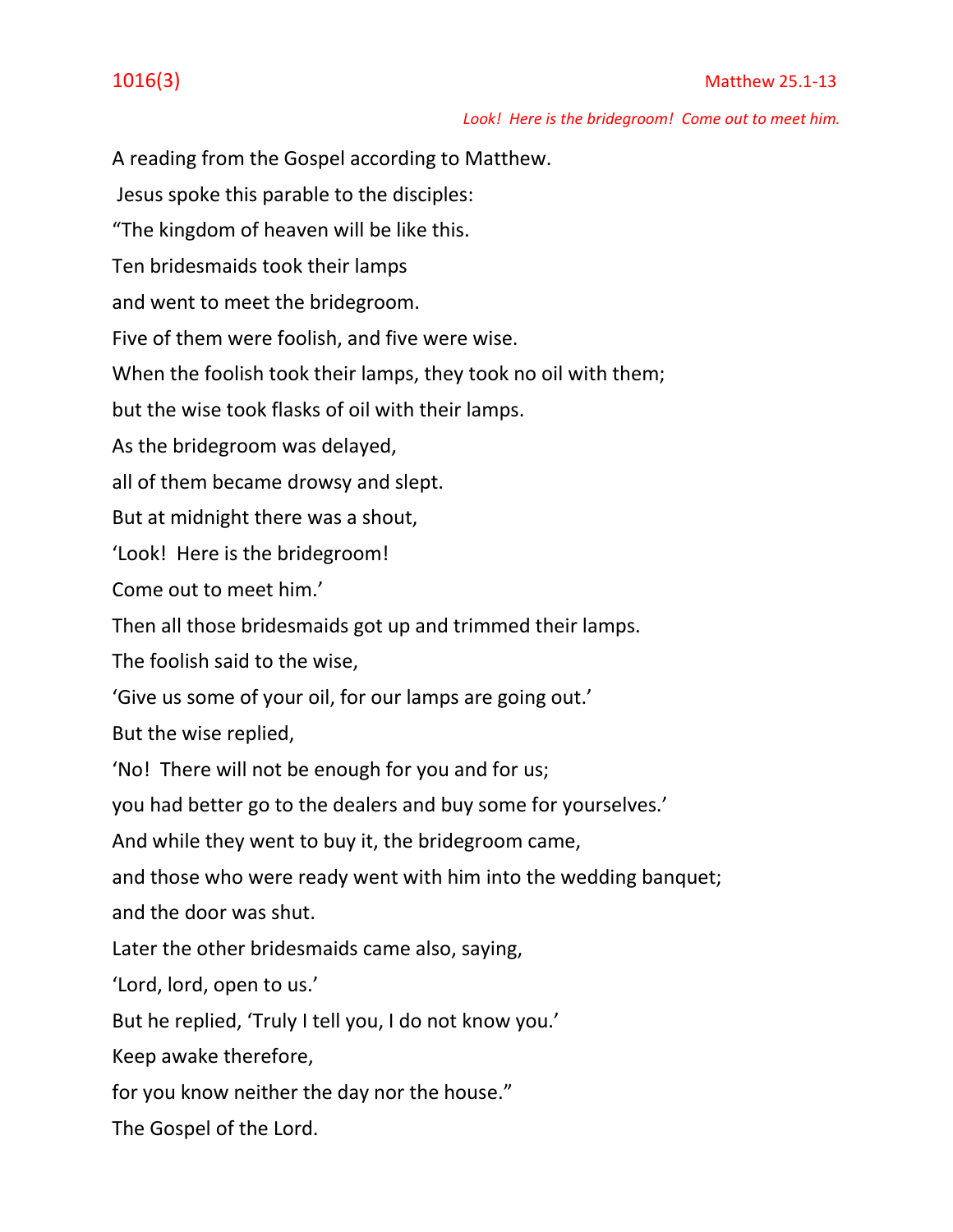*Come, you that are blessed by my Father.*

A reading from the holy Gospel according to Matthew. Jesus said to his disciples: "When the Son of Man comes in his glory, and all the Angels with him, then he will sit on the throne of his glory. All the nations will be gathered before him, and he will separate people one from another as a shepherd separates the sheep from the goats, and he will put the sheep at his right hand and the goats at the left. Then the king wills ay to those at his right hand, 'Come, you that are blessed by my Father, inherit the kingdom prepared for you from the foundation of the world; for I was hungry and you gave me food, I was thirsty and you gave me something to drink, I was a stranger and you welcomed me, I was naked and you gave me clothing, I was sick and you took care of me, I was in prison and you visited me.' Then the righteous will answer him, 'Lord, when was it that we saw you hungry and gave you food, or thirsty and gave you something to drink? And when was it that we saw you a stranger and welcomed you, or naked and gave you clothing? And when was it that we saw you sick or in prison and visited you?' And the king will answer them, "Truly I tell you,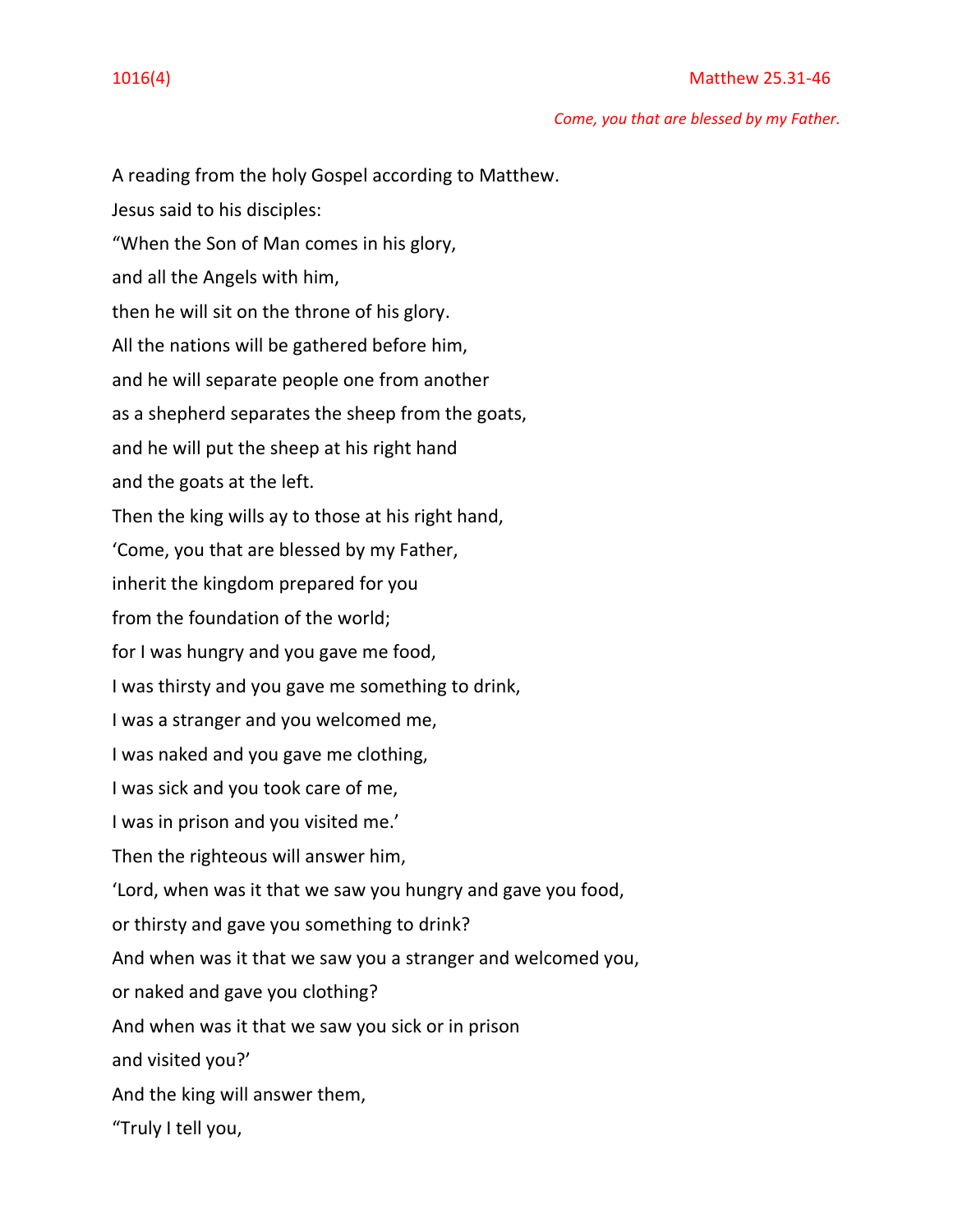just as you did it to one of the least of these brothers and sisters of mine, you did it to me.' Then he will say to those at his left hand, 'You that are accursed, depart from me into the eternal fire prepared for the devil and his angels; for I was hungry and you gave me no food, I was thirsty and you gave me nothing to drink, I was a stranger and you did not welcome me, naked and you did not give me clothing, sick and in prison and you did not visit me.' Then they also will answer, 'Lord, when was it that we saw you hungry or thirsty or a stranger or naked or sick or in prison, and did not take care of you?' Then he will answer them, 'Truly I tell you, just as you did not do it to one of the least of these, you did not do it to me.' And these will go away into eternal punishment, but the righteous into eternal life."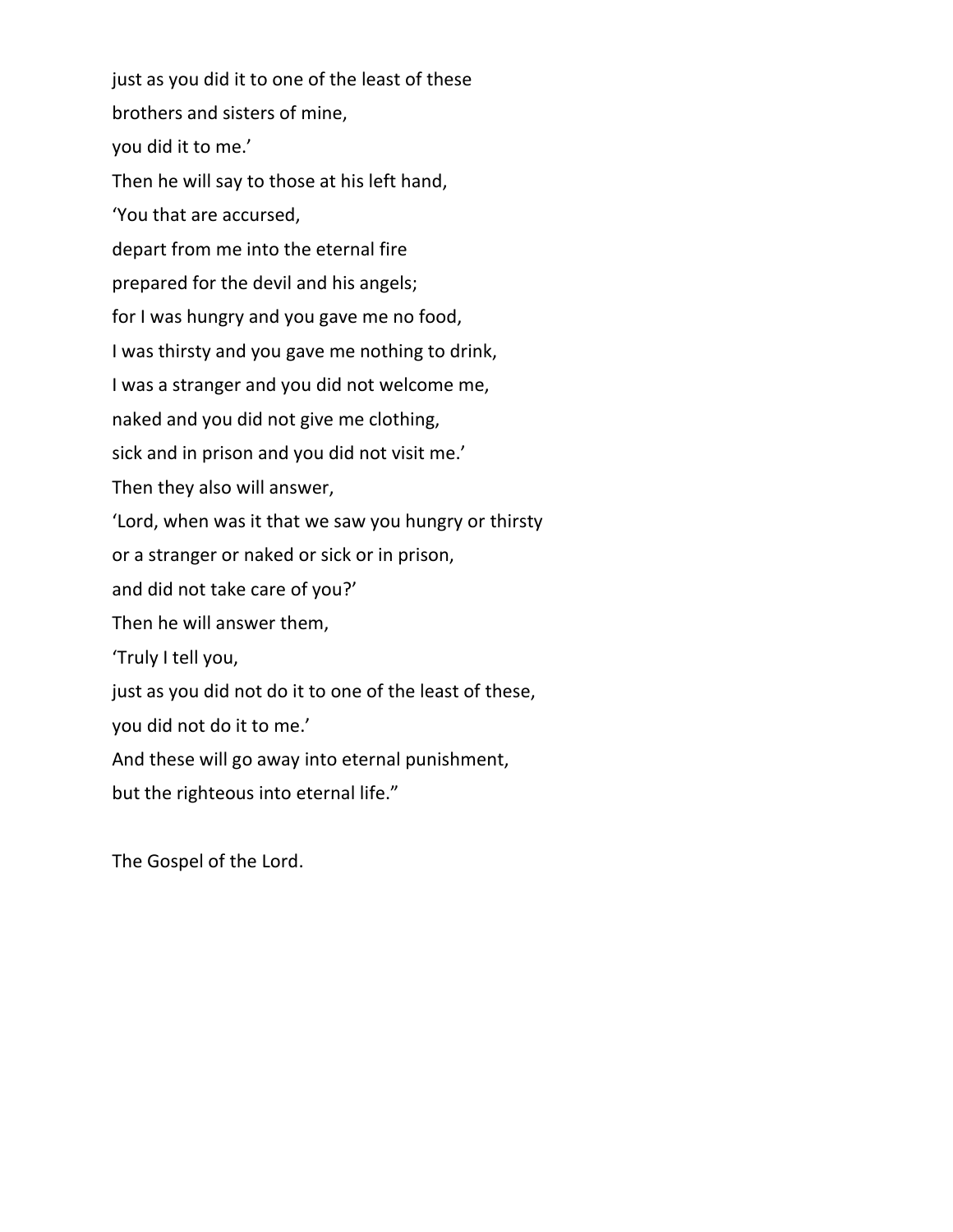A reading from the holy Gospel according to Matthew.

Jesus said to his disciples:

"When the Son of Man comes in his glory, and all the Angels with him,

then he will sit on the throne of his glory.

All the nations will be gathered before him,

and he will separate people one from another as a shepherd separates the sheep from the goats,

and he will put the sheep at his right hand and the goats at the left.

Then the king wills ay to those at his right hand,

'Come, you that are blessed by my Father,

inherit the kingdom prepared for you from the foundation of the world;

for I was hungry and you gave me food,

I was thirsty and you gave me something to drink,

I was a stranger and you welcomed me,

I was naked and you gave me clothing,

I was sick and you took care of me,

I was in prison and you visited me.'

Then the righteous will answer him, 'Lord, when was it that we saw you hungry and gave you food, or thirsty and gave you something to drink? And when was it that we saw you a stranger and welcomed you, or naked and gave you clothing? And when was it that we saw you sick or in prison and visited you?' And the king will answer them, "Truly I tell you, just as you did it to one of the least of these brothers and sisters of mine, you did it to me.'

Then he will say to those at his left hand,

'You that are accursed,

depart from me into the eternal fire prepared for the devil and his angels;

for I was hungry and you gave me no food,

I was thirsty and you gave me nothing to drink,

I was a stranger and you did not welcome me,

naked and you did not give me clothing,

sick and in prison and you did not visit me.'

Then they also will answer,

'Lord, when was it that we saw you hungry or thirsty

or a stranger or naked or sick or in prison, and did not take care of you?'

Then he will answer them,

'Truly I tell you, just as you did not do it to one of the least of these, you did not do it to me.'

And these will go away into eternal punishment,

but the righteous into eternal life.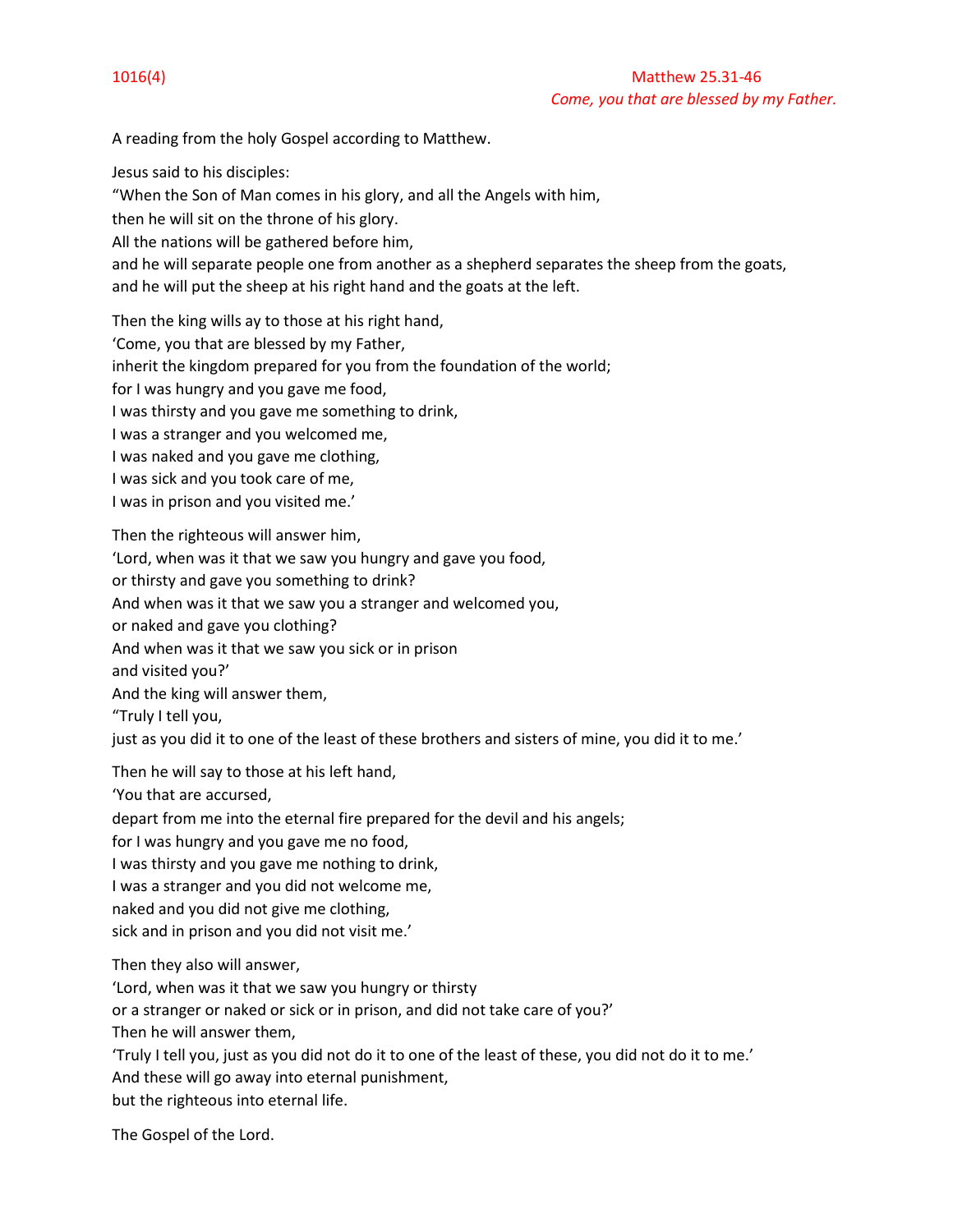## 1016(5) Mark 15.33-39; 16.1-6

*Jesus gave a loud cry and breathed his last.*

A shorter version (15.33-39) concludes at the asterisk.

A reading from the holy Gospel according to Mark.

When it was noon,

darkness came over the whole land until three in the afternoon.

At three o'clock Jesus cried out with a loud voice,

"Eloi, Eloi, lema sabachthani?"

which means, "My God, my God, why have you forsaken me?"

When some of the bystanders heard it, they said,

"Listen, he is calling for Elijah."

And someone ran, filled a sponge with sour wine,

put it on a stick, and gave it to him to drink, saying,

"Wait, let us see whether Elijah will come to take him down."

Then Jesus gave a loud cry and breathed his last.

And the curtain of the temple was torn in two,

from top to bottom.

Now when the centurion,

who stood facing him, saw that in this way he breathed his last,

he said, "Truly this man was God's Son!" \*

When the Sabbath was over,

Mary Magdalene, and Mary the Mother of James,

and Salome bought spices,

so that they might go and anoint Jesus.

And very early on the fist day of the week,

when the sun had risen, they went to the tomb.

They had been saying to one another,

"Who will roll away the stone for us from

the entrance of the tomb?"

When they looked up,

they saw that the stone, which was very large,

had already been rolled back.

As they entered the tomb,

they saw a young man, dressed in a white robe,

sitting on the right side; and they were alarmed.

But he said to them,

"Do not be alarmed;

you are looking for Jesus of Nazareth, who was crucified.

He has been raised; he is not here.

Look, there is the place they laid him."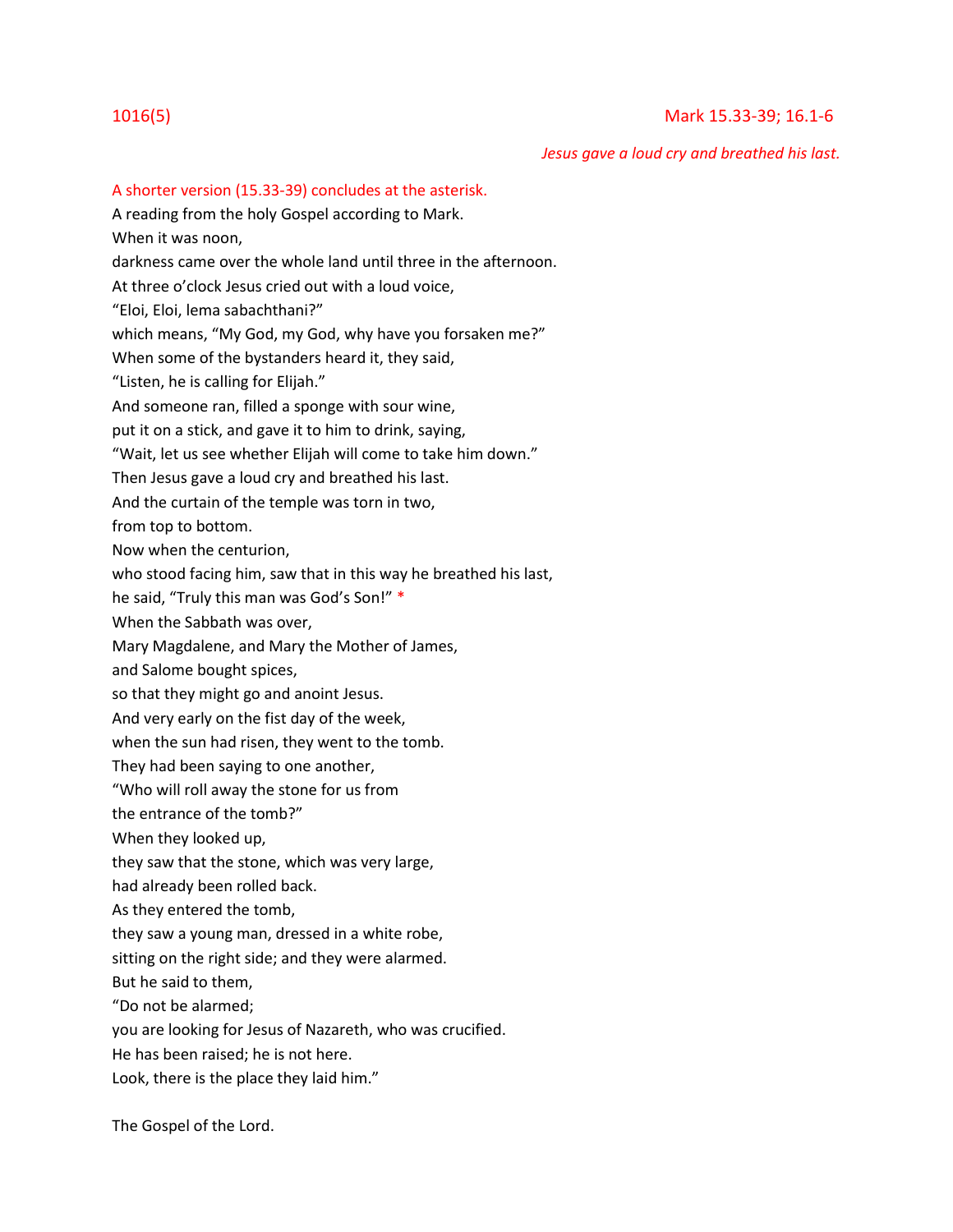# A shorter version (15.33-39) concludes at the asterisk.

A reading from the holy Gospel according to Mark.

When it was noon, darkness came over the whole land until three in the afternoon.

At three o'clock Jesus cried out with a loud voice,

"Eloi, Eloi, lema sabachthani?"

which means, "My God, my God, why have you forsaken me?"

When some of the bystanders heard it, they said,

"Listen, he is calling for Elijah."

And someone ran, filled a sponge with sour wine,

put it on a stick, and gave it to him to drink, saying,

"Wait, let us see whether Elijah will come to take him down."

Then Jesus gave a loud cry and breathed his last.

And the curtain of the temple was torn in two, from top to bottom.

Now when the centurion, who stood facing him,

saw that in this way he breathed his last, he said, "Truly this man was God's Son!" \*

When the Sabbath was over, Mary Magdalene, and Mary the Mother of James, and Salome bought spices so that they might go and anoint Jesus.

And very early on the fist day of the week, when the sun had risen, they went to the tomb.

They had been saying to one another,

"Who will roll away the stone for us from the entrance of the tomb?"

When they looked up, they saw that the stone, which was very large, had already been rolled back.

As they entered the tomb, they saw a young man, dressed in a white robe, sitting on the right side; and they were alarmed. But he said to them, "Do not be alarmed; you are looking for Jesus of Nazareth, who was crucified. He has been raised; he is not here.

Look, there is the place they laid him."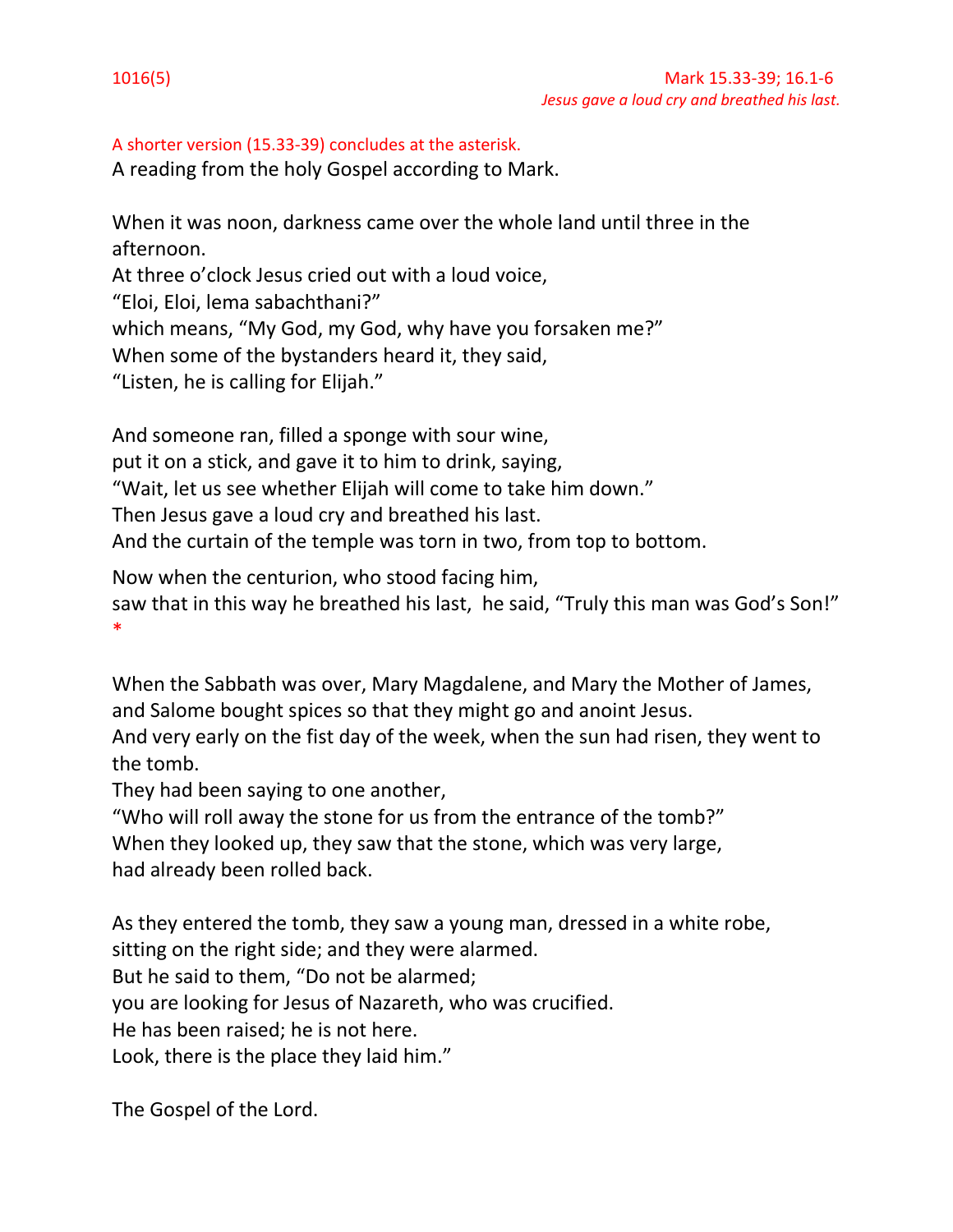*Young man, I say to you, rise!*

A reading from the holy Gospel according to Luke. Jesus went to a town called Nain, and his disciples and a large crowd went with him. As he approached the gate of the town, a man who had died was being carried out. He was his mother's only son, and she was a widow; and with her was a large crown from the town. When the Lord saw her, he had compassion for her and said to her, "Do not weep." Then he came forward and touched the pallet, and the bearers stood still. And Jesus said, "Young man, I say to you, rise!" The dead man sat up and began to speak, and Jesus gave him to his mother. Fear seized all of them; and they glorified God, saying, "A great Prophet has risen among us!" and "God has looked favourably on his people!" This word about Jesus spread throughout Judea and all the surrounding country.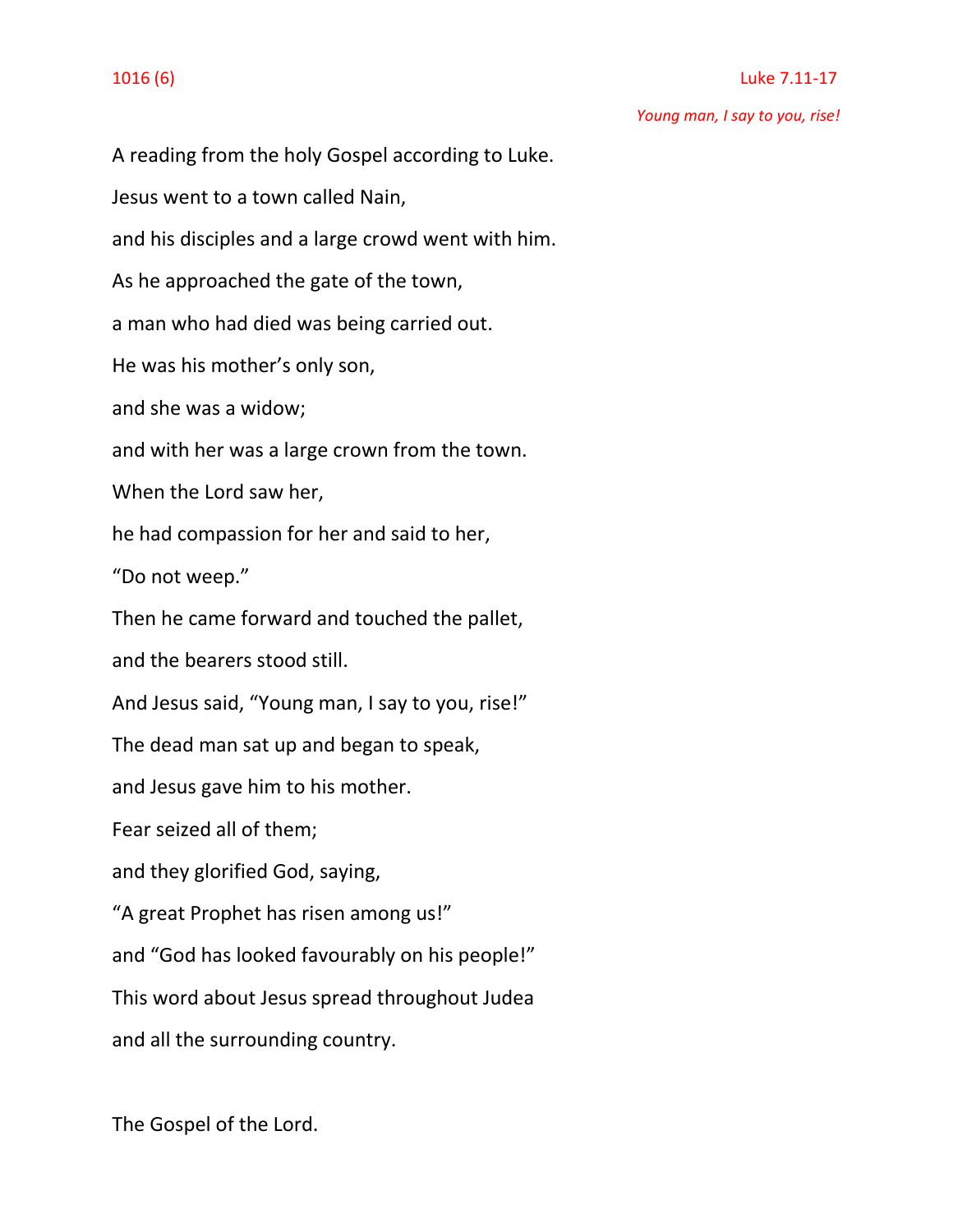*You also must be ready.*

A reading from the Gospel according to Luke. Jesus said to his disciples: "Be dressed for action and have your lamps lit; be like those who are waiting for their master to return from the wedding banquet, so that they may open the door for him as soon as he comes and knocks. Blessed are those slaves whom the master finds alert when he comes; truly I tell you, he will fasten his belt and have them sit down to eat, and he will come and serve them. If he comes during the middle of the night, or near dawn, and finds them so, blessed are those slaves. But know this: if the owner of the house had known at what hour the thief was coming, he would not have let his house be broken into. You also must be ready, for the Son of Man is coming at an unexpected hour."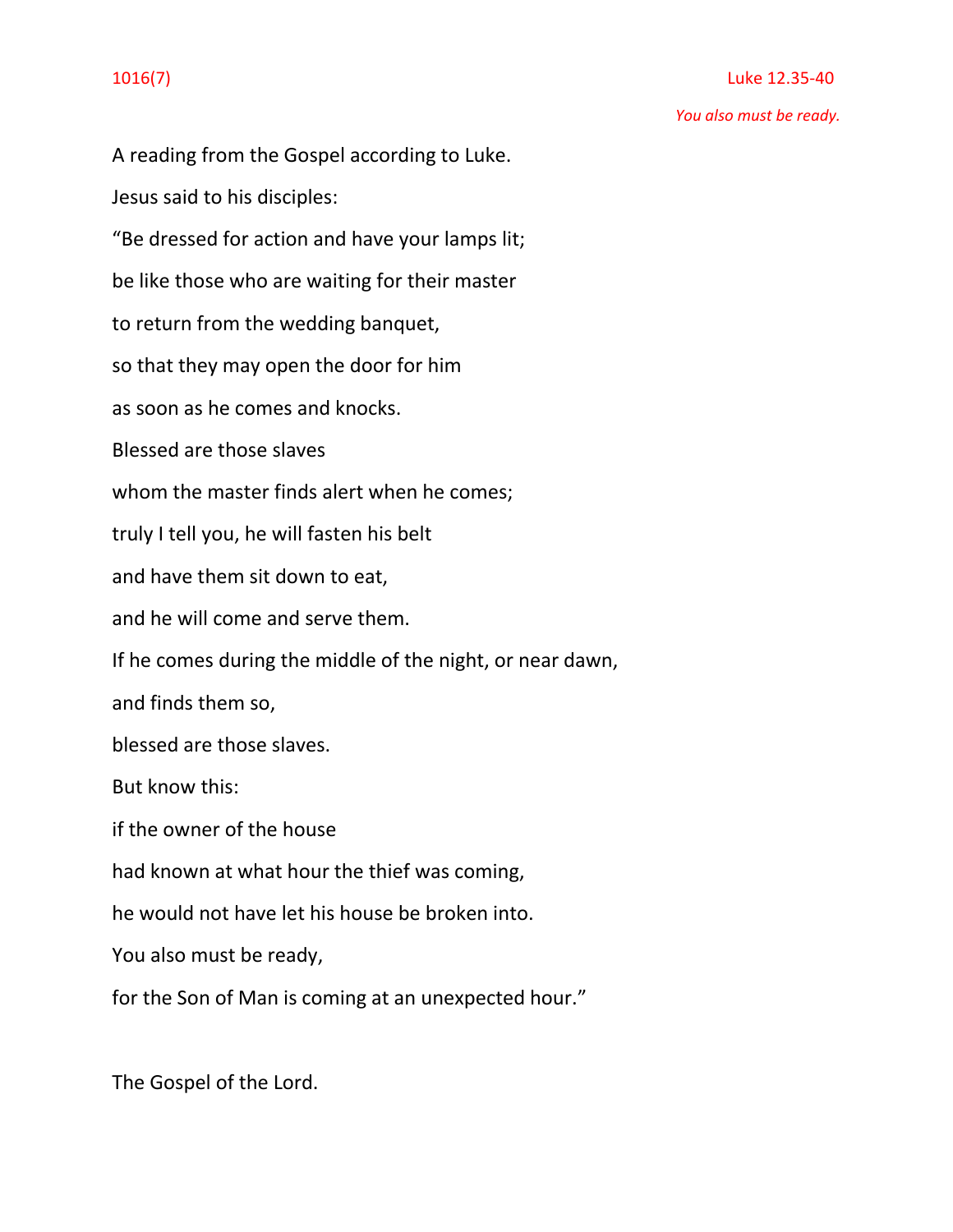*Today you will be with me in Paradise.*

A reading from the holy Gospel according to Luke.

When they came to the place that is called The Skull, they crucified Jesus there with the criminals, one on his right and one on his left. One of the criminals who were hanged there kept deriding him and saying, "Are you not the Christ? Save yourself and us!" But the other rebuked him, saying, "Do you not fear God, since you are under the same sentence of condemnation? And we indeed have been condemned justly, for we are getting what we deserve for our deeds, but this man has done nothing wrong." Then he said, "Jesus, remember me when you come into your kingdom." Jesus replied, "Truly I tell you, today you will be with me in Paradise."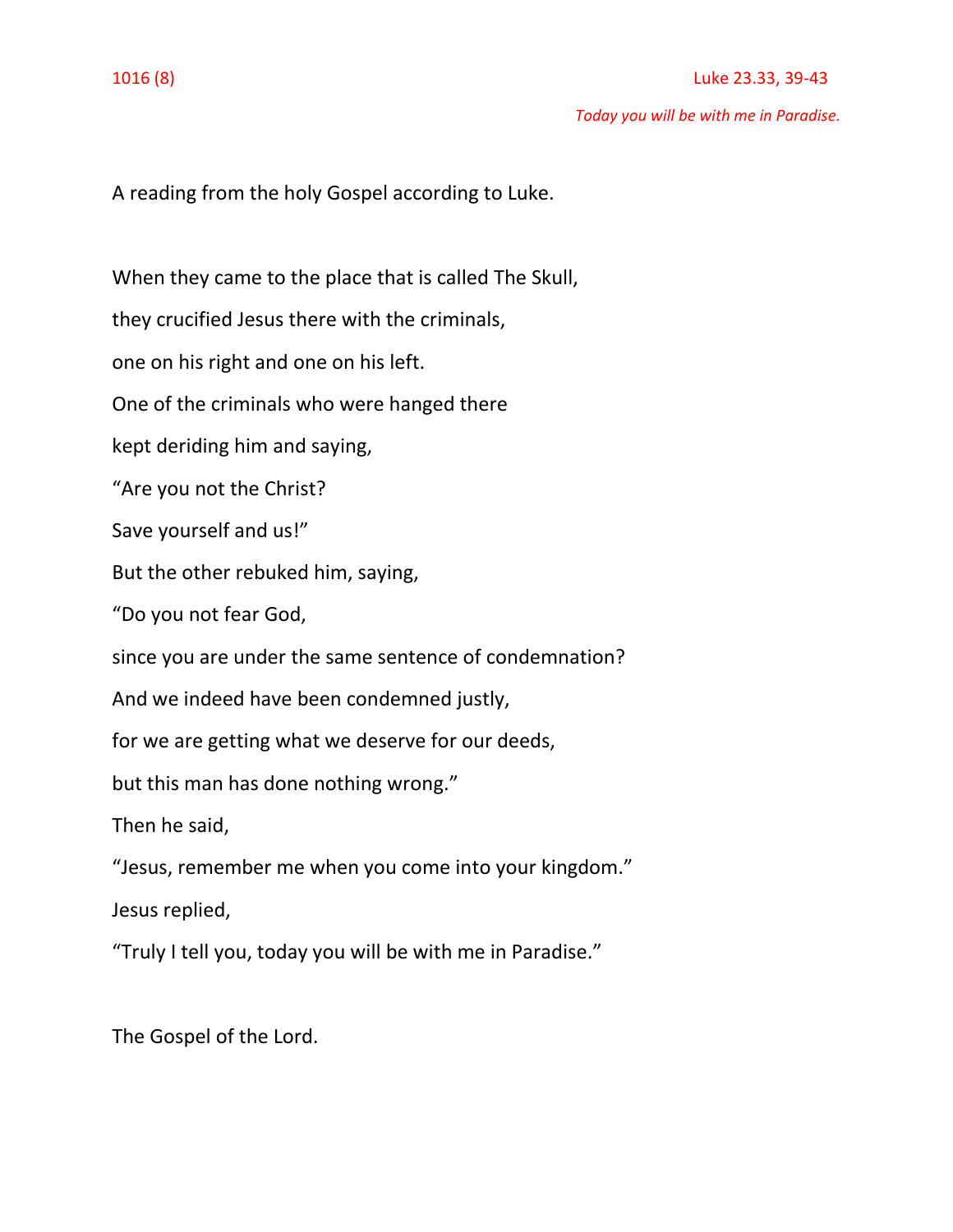### *Father, into your hands I commend my spirit.*

### A shorter version (44-46, 50, 52-53) concludes at the asterisk.

A reading from the holy Gospel according to Luke.

It was now about noon,

and the darkness came over the whole land

until three in the afternoon,

while the sun's light failed;

and the curtain of the temple was torn in two.

Then Jesus, crying with a loud voice, said,

"Father, into your hands I commend my spirit."

Having said this, he breathed his last.

Now there was a good and righteous man named Joseph,

who was a member of the council.

This man went to Pilate and asked for the body of Jesus.

Then he took it down, wrapped it in a linen cloth,

and laid it in a rock-hewn tomb where no one

had ever been laid. \*

On the first day of the week, at early dawn,

the women who had accompanied Jesus from Galilee

came to the tomb,

taking the spices that they had prepared.

They found the stone rolled away from the tomb,

but when they went in, they did not find the body.

While they were perplexed about this,

suddenly two men in dazzling clothes stood beside them.

The women were terrified

and bowed their faces to the ground,

but the men said to them,

"Why do you look for the living among the dead?

He is not here, but has risen."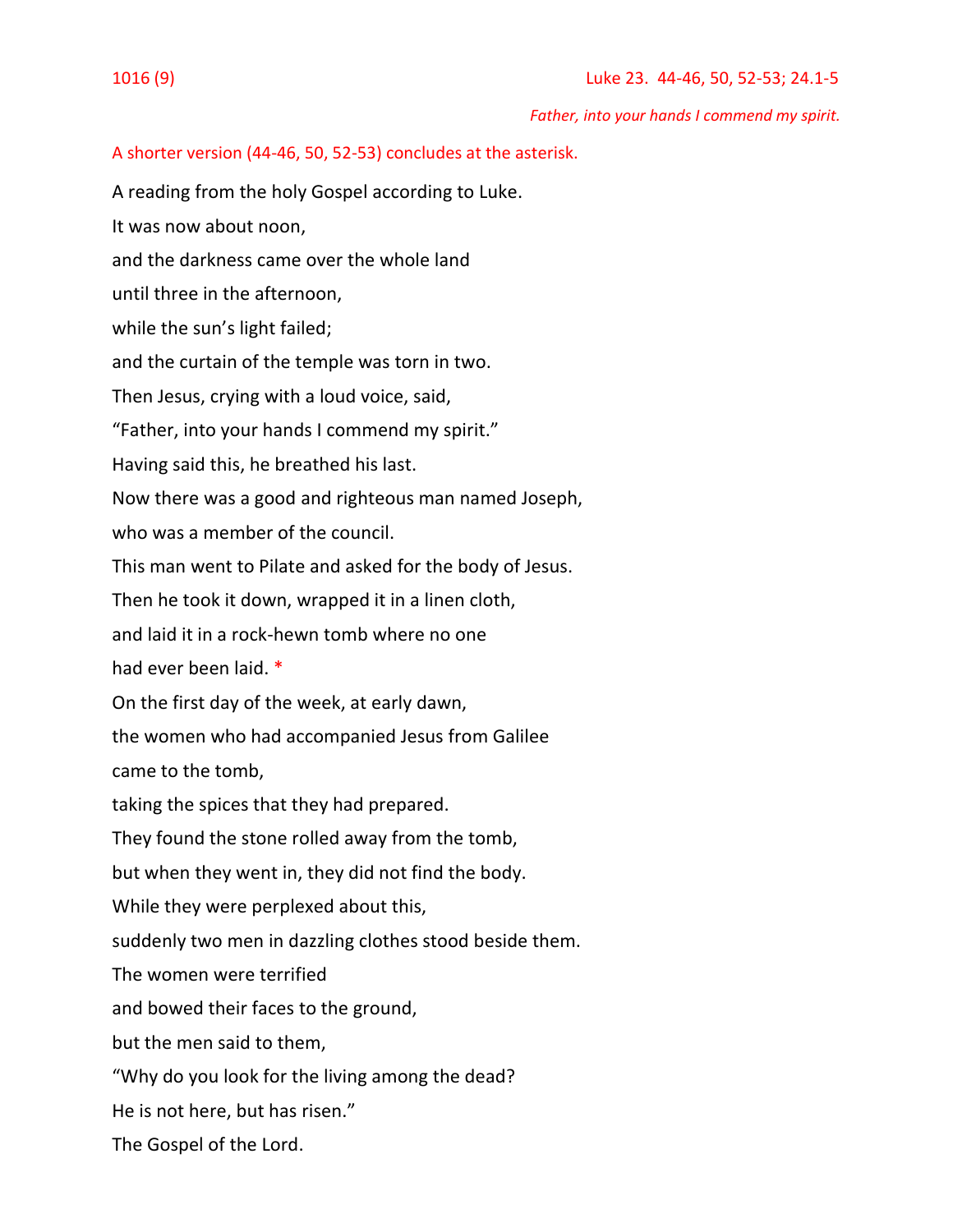## *Was it not necessary that the Christ should suffer and then enter into his glory?*

A reading from the holy Gospel according to Luke.

On the first day of the week,

two of the disciples were going to a village called Emmaus,

about eleven kilometres from Jerusalem,

and talking with each other about all these things that had happened.

While they were talking and discussing,

Jesus himself came near and went with them,

but their eyes were kept from recognizing him.

And he said to them,

"What are you discussing with each other while you walk along?"

They stood still, looking sad.

Then one of them, whose name was Cleopas, answered him,

"Are you the only stranger in Jerusalem who does not know the things

that have taken place there in these days?"

He asked them, "What things?"

They replied, "The things about Jesus of Nazareth,

who was a Prophet mighty in deed and word before God and all the people,

and how our chief priests and leaders handed him over

to be condemned to death and crucified him.

But we had hoped that he was the one to redeem Israel.

Yes, and besides all this, it is now the third day since these things took place.

Moreover, some women of our group astounded us.

They were at the tomb early this morning,

and when they did not find his body there,

they came back and told us that they had indeed seen a vision of Angels

who said that he was alive.

Some of those who were with us went to the tomb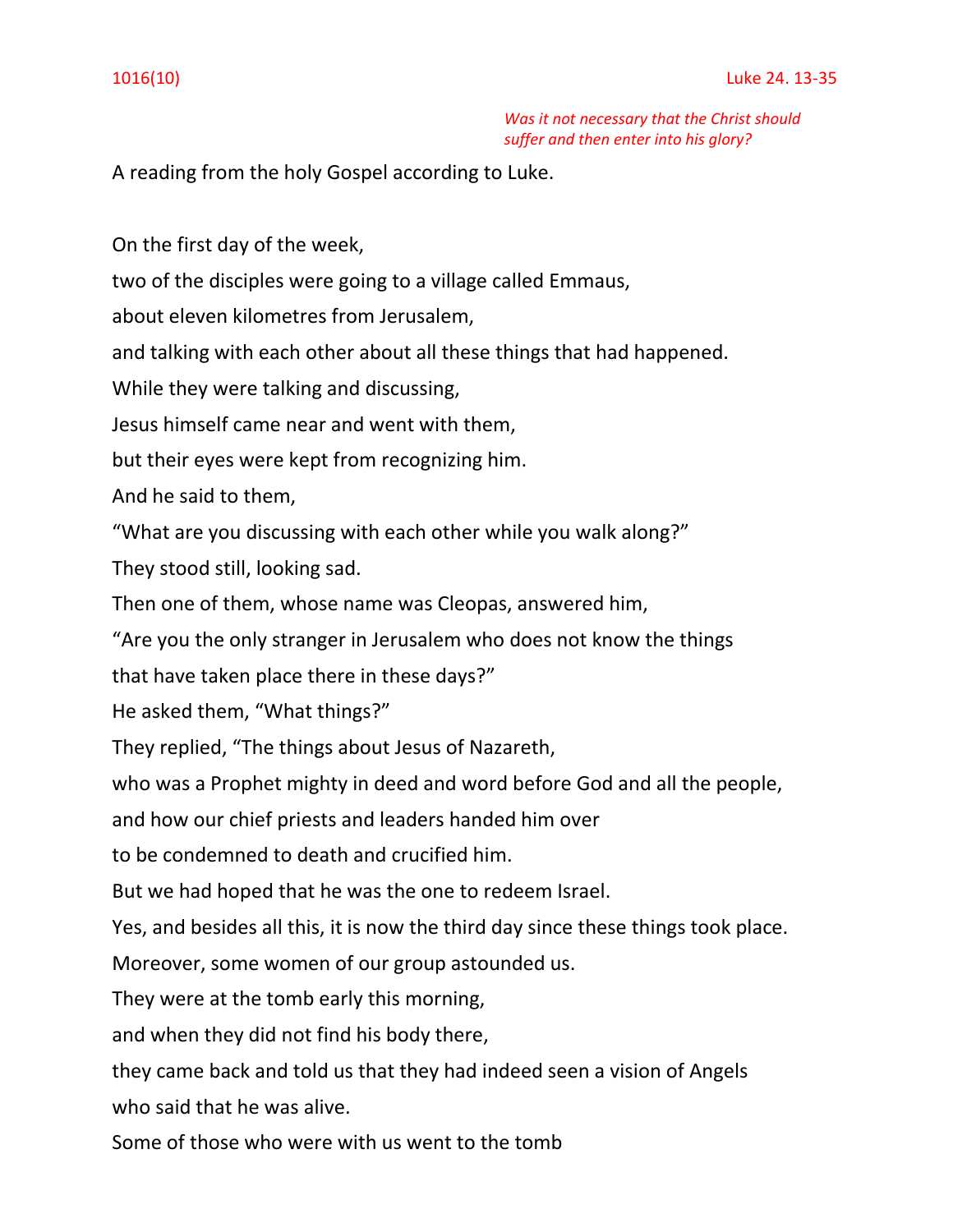and found it just as the women had said; but they did not see him." Then he said to them, "Oh, how foolish you are, and slow of heart to believe all that the Prophets have declared! Was it not necessary that the Christ should suffer these things and then enter into his glory?" Then beginning with Moses and all the Prophets, he interpreted to them the things about himself in all the Scriptures. As they came near the village to which they were going, he walked ahead as if he were going on. But they urged him strongly, saying, "Stay with us, because it is almost evening and the day is now nearly over." So he went in to stay with them. When he was at the table with them, he took bread, blessed and broke it, and gave it to them. Then their eyes were opened and they recognized him; and he vanished from their sight. They said to each other, "Were not our hearts burning within us while he was talking to us on the road, while he was opening the Scriptures to us?" That same hour they got up and returned to Jerusalem; and they found the eleven and their companions gathered together. These were saying, "The Lord has risen indeed, and he has appeared to Simon!" Then they told what had happened on the road, and how he had been made known to them in the breaking of the bread.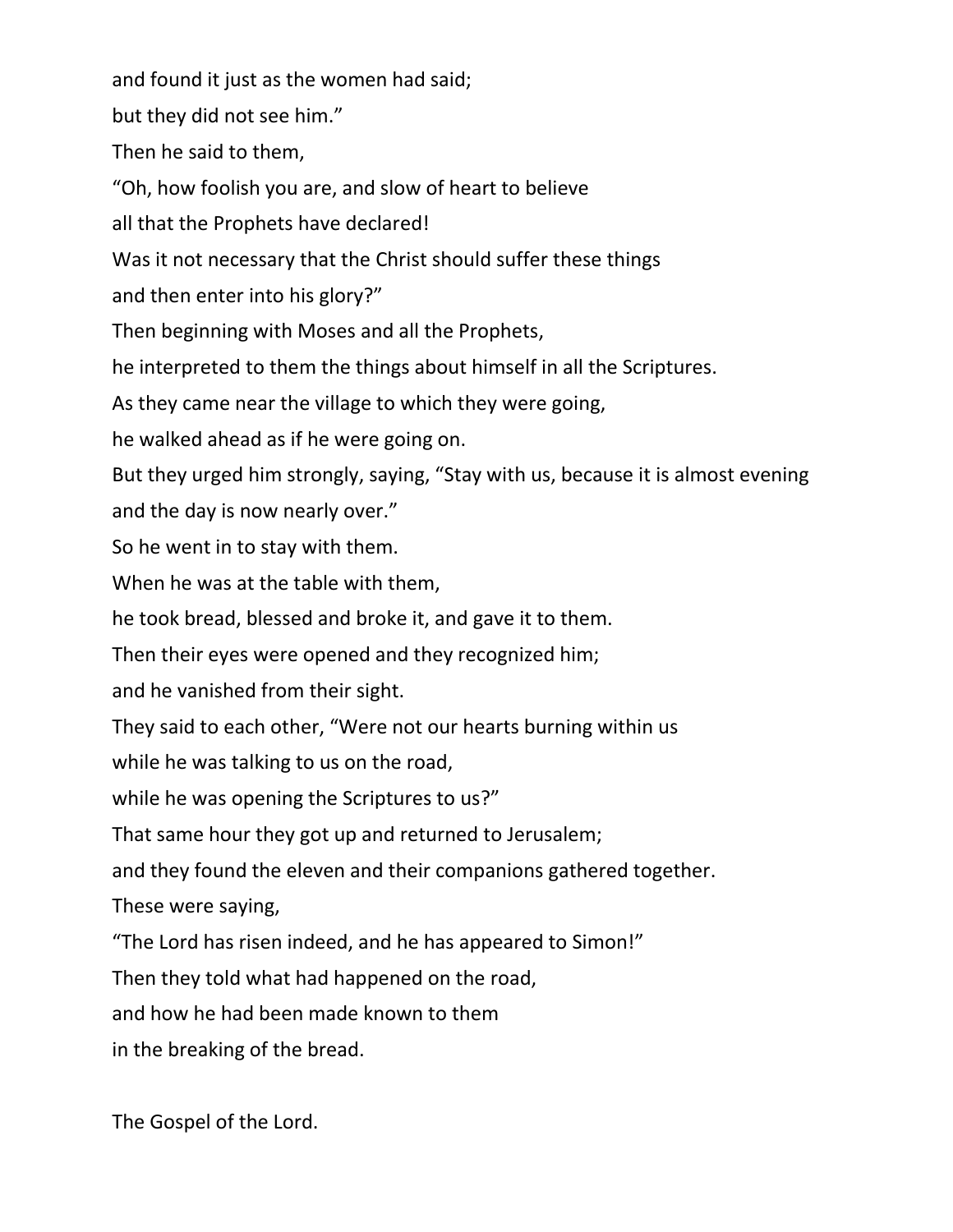## *Was it not necessary that the Christ should suffer and then enter into his glory?*

A reading from the holy Gospel according to Luke.

On the first day of the week, two of the disciples were going to a village called Emmaus, about eleven kilometres from Jerusalem, and talking with each other about all these things that had happened.

While they were talking and discussing, Jesus himself came near and went with them, but their eyes were kept from recognizing him.

And he said to them, "What are you discussing with each other while you walk along?" They stood still, looking sad. Then one of them, whose name was Cleopas, answered him, "Are you the only stranger in Jerusalem who does not know the things that have taken place there in these days?"

He asked them, "What things?" They replied, "The things about Jesus of Nazareth, who was a Prophet mighty in deed and word before God and all the people, and how our chief priests and leaders handed him over to be condemned to death and crucified him.

But we had hoped that he was the one to redeem Israel.

Yes, and besides all this, it is now the third day since these things took place.Moreover, some women of our group astounded us.

They were at the tomb early this morning, and when they did not find his body there, they came back and told us that they had indeed seen a vision of Angels who said that he was alive.

Some of those who were with us went to the tomb and found it just as the women had said;but they did not see him."

Then he said to them,"Oh, how foolish you are, and slow of heart to believe all that the Prophets have declared!

Was it not necessary that the Christ should suffer these things and then enter into his glory?" Then beginning with Moses and all the Prophets, he interpreted to them the things about himself in all the Scriptures. As they came near the village to which they were going, he walked ahead as if he were going on. But they urged him strongly, saying, "Stay with us, because it is almost evening and the day is now nearly over."

So he went in to stay with them. When he was at the table with them, he took bread, blessed and broke it, and gave it to them.

Then their eyes were opened and they recognized him; and he vanished from their sight. They said to each other, "Were not our hearts burning within us while he was talking to us on the road, while he was opening the Scriptures to us?"

That same hour they got up and returned to Jerusalem;

and they found the eleven and their companions gathered together.

These were saying, "The Lord has risen indeed, and he has appeared to Simon!"

Then they told what had happened on the road, and how he had been made known to them in the breaking of the bread.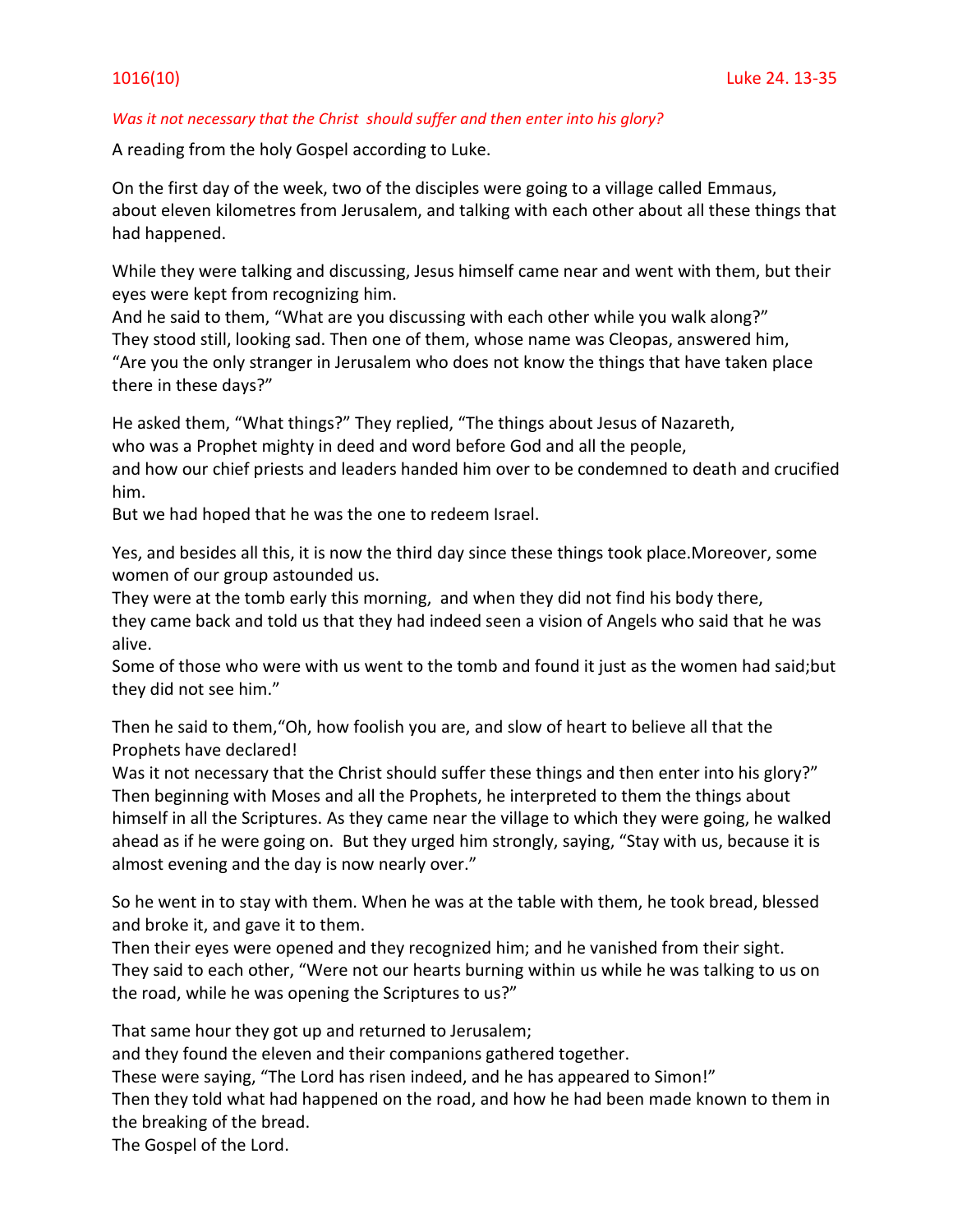### *Was it not necessary that the Christ should suffer and then enter into his glory?*

A reading from the holy Gospel according to Luke.

On the first day of the week,

two of the disciples were going to a village called Emmaus,

about eleven kilometres from Jerusalem,

and talking with each other about all these things that had happened.

While they were talking and discussing,

Jesus himself came near and went with them,

but their eyes were kept from recognizing him.

As they came near the village to which they were going,

he walked ahead as if he were going on.

But they urged him strongly, saying,

"Stay with us, because it is almost evening and the day is now nearly over."

So he went in to stay with them.

When he was at the table with them,

he took bread, blessed and broke it, and gave it to them.

Then their eyes were opened and they recognized him;

and he vanished from their sight.

They said to each other, "Were not our hearts burning within us

while he was talking to us on the road,

while he was opening the Scriptures to us?"

That same hour they got up and returned to Jerusalem;

and they found the eleven and their companions gathered together.

These were saying,

"The Lord has risen indeed, and he has appeared to Simon!"

Then they told what had happened on the road,

and how he had been made known to them

in the breaking of the bread.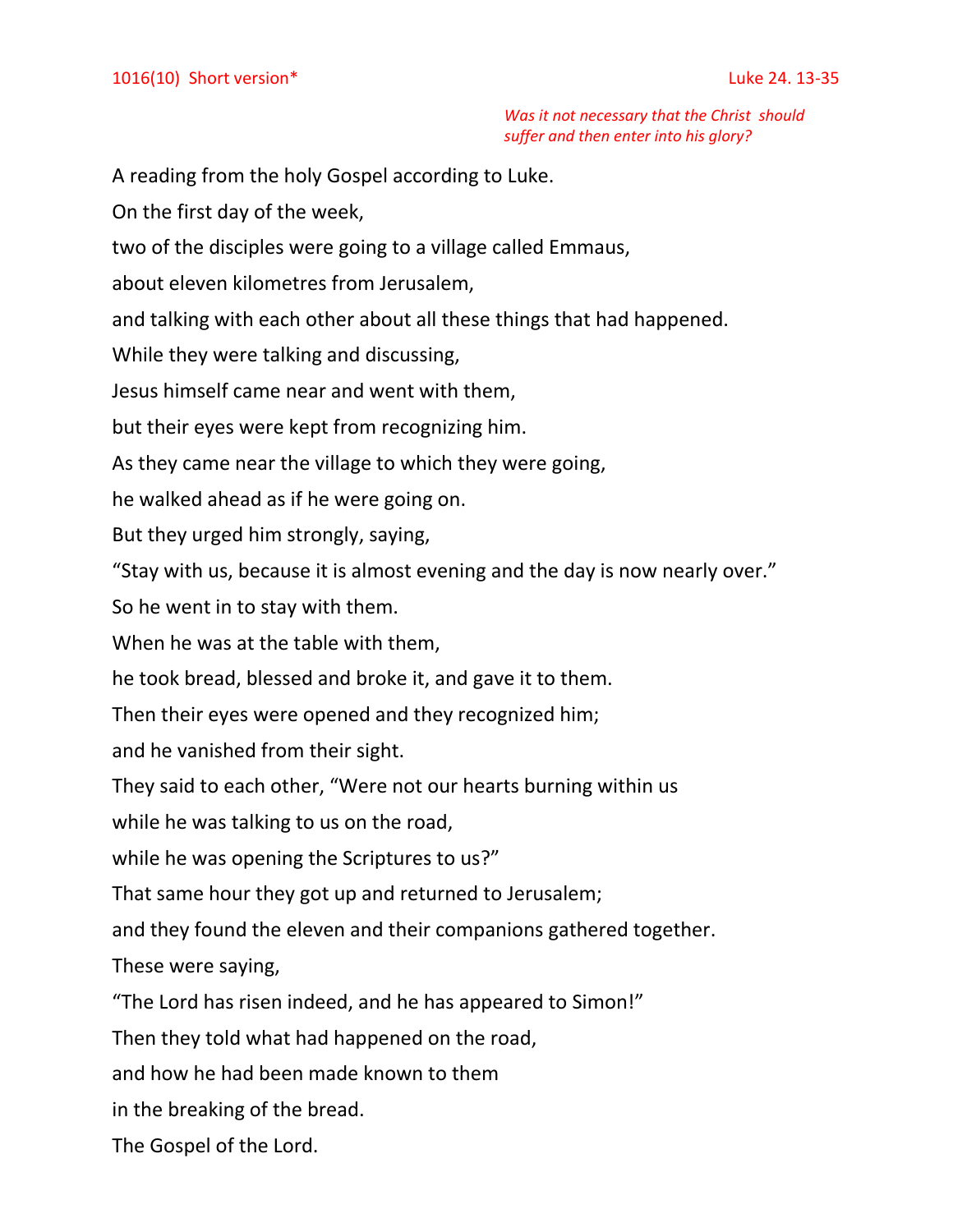## 1016(10A) John 3. 13-17

## *Whoever believes in him will have eternal life.*

A reading from the holy Gospel according to John.

Jesus said to Nicodemus:

"No one has ascended into heaven

except the one who descended from heaven,

the Son of Man.

And just as Moses lifted up the serpent in the wilderness,

so must the Son of Man be lifted up,

that whoever believes in him may have eternal life.

For God so loved the world that he gave his only-begotten Son,

so that everyone who believes in him may not perish

but may have eternal life.

Indeed, God did not send the Son into the world to condemn the world,

but in order that the world might be saved through him."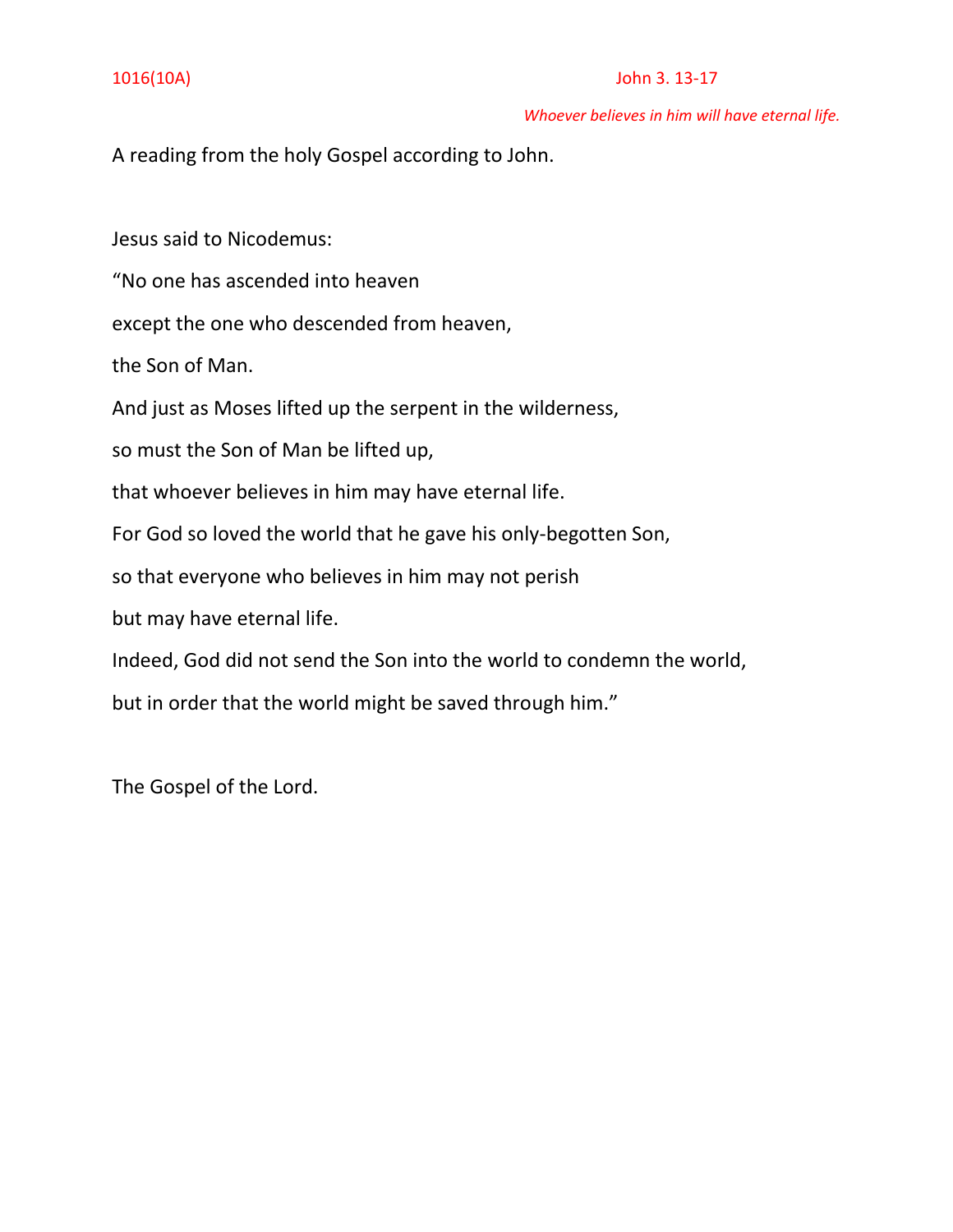## *Anyone who hears my word and believes has passed from death to life.*

A reading from the holy Gospel according to John.

Jesus said to the Jews:

"Very truly, I tell you,

anyone who hears my word and believes him who sent me

has eternal life,

and does not come under judgment,

but has passed from death to life.

Very truly, I tell you,

the hour is coming, and is now here,

when the dead will hear the voice of the Son of God,

and those who hear will live.

For just as the Father has life in himself,

so he has granted the Son also to have life in himself;

and he has given him authority to execute judgment,

because he is the Son of Man.

Do not be astonished at this;

for the hour is coming

when all who are in their graves will hear his voice

and will come out –

those who have done good,

to the resurrection of life,

and those who have done evil,

to the resurrection of condemnation."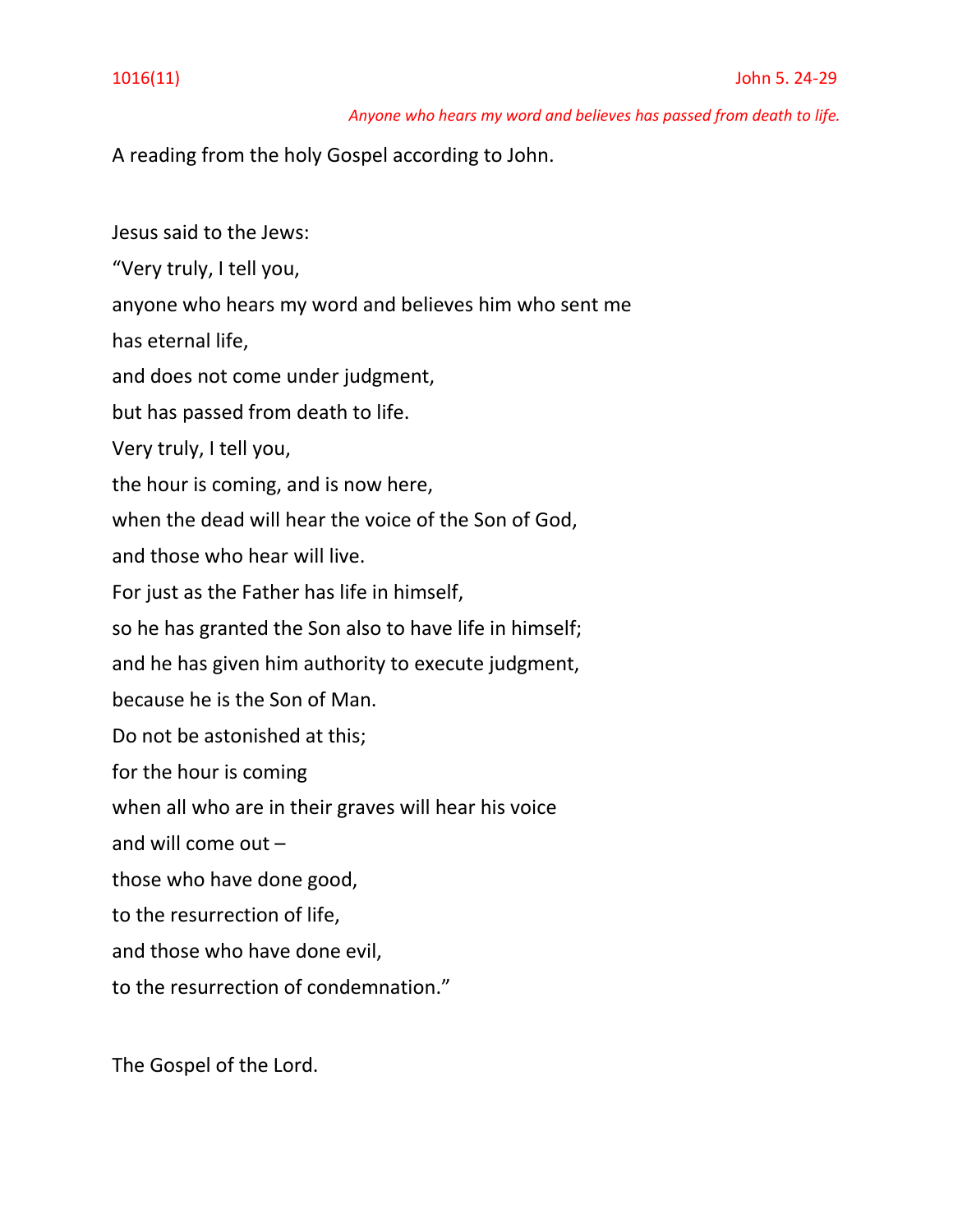## *Whoever believes in the Son has eternal life, and I will raise them up on the last day.*

A reading from the holy Gospel according to John.

Jesus said to the crowds:

"Everything that the Father gives me will come to me,

and anyone who comes to me I will never drive away;

for I have come down from heaven,

not to do my own will,

but the will of him who sent me.

And this is the will of him who sent me,

that I should lose nothing of all that he has given me,

but raise it up on the last day.

This is indeed the will of my Father,

that whoever sees the Son and believes in him

may have eternal life;

and I will raise them up on the last day."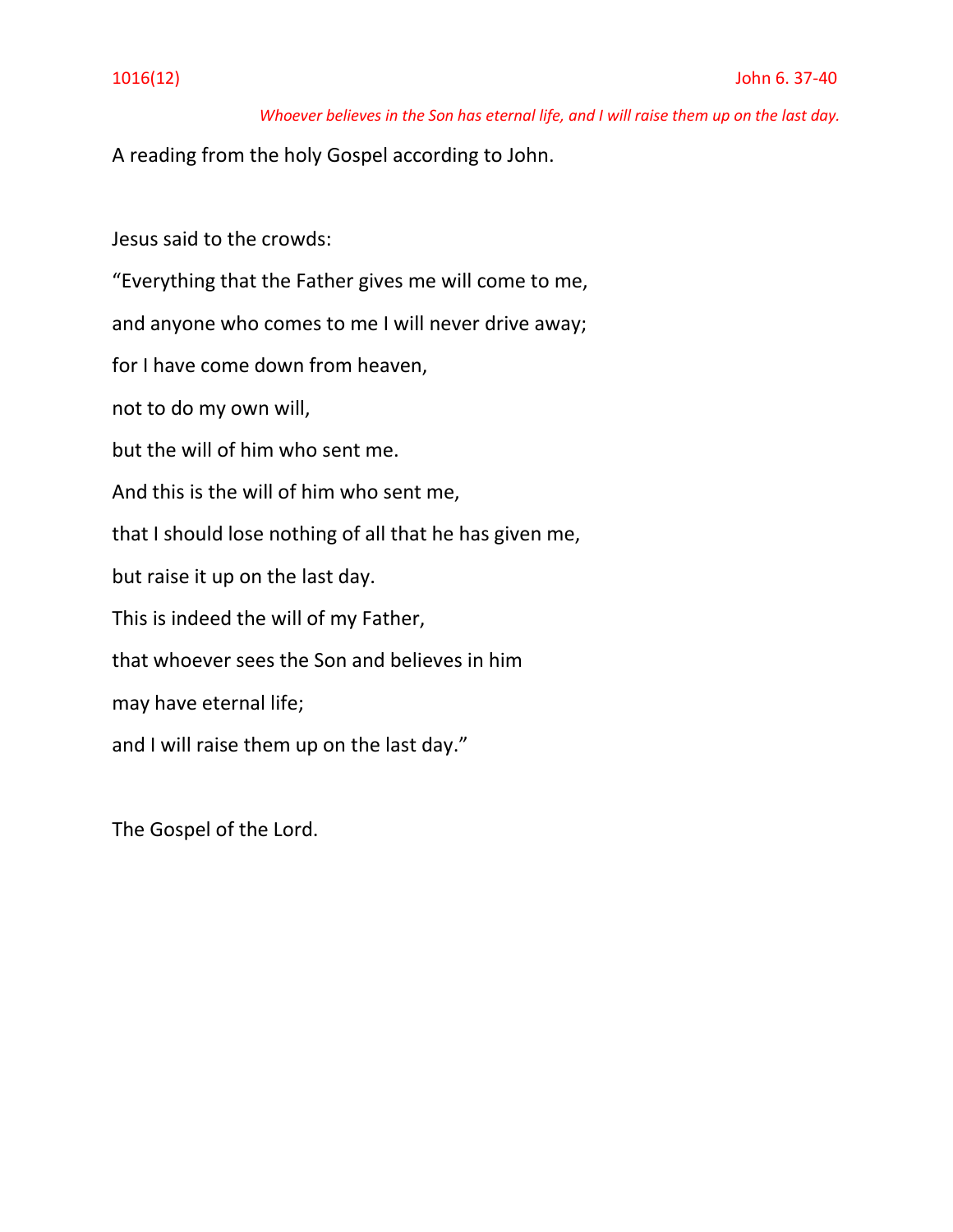## *Whoever eats of this bread will live forever and I will raise them up on the last day.*

A reading from the holy Gospel according to John.

Jesus said to the people:

"I am the living bread that came down from heaven.

Whoever eats of this bread will live forever;

and the bread that I will give for the life of the world

is my flesh."

The people then disputed among themselves, saying,

"How can this man give us his flesh to eat?"

So Jesus said to them,

"Very truly, I tell you,

unless you eat the flesh of the Son of Man and drink his blood,

you have no life in you.

Whoever eats my flesh and drinks my blood abides in me,

and I in them.

Just as the living Father sent me,

and I live because of the Father,

so whoever eats me will live because of me.

This is the bread that came down from heaven,

not life that which your ancestors ate, and they died.

But the one who eats this bread will live forever."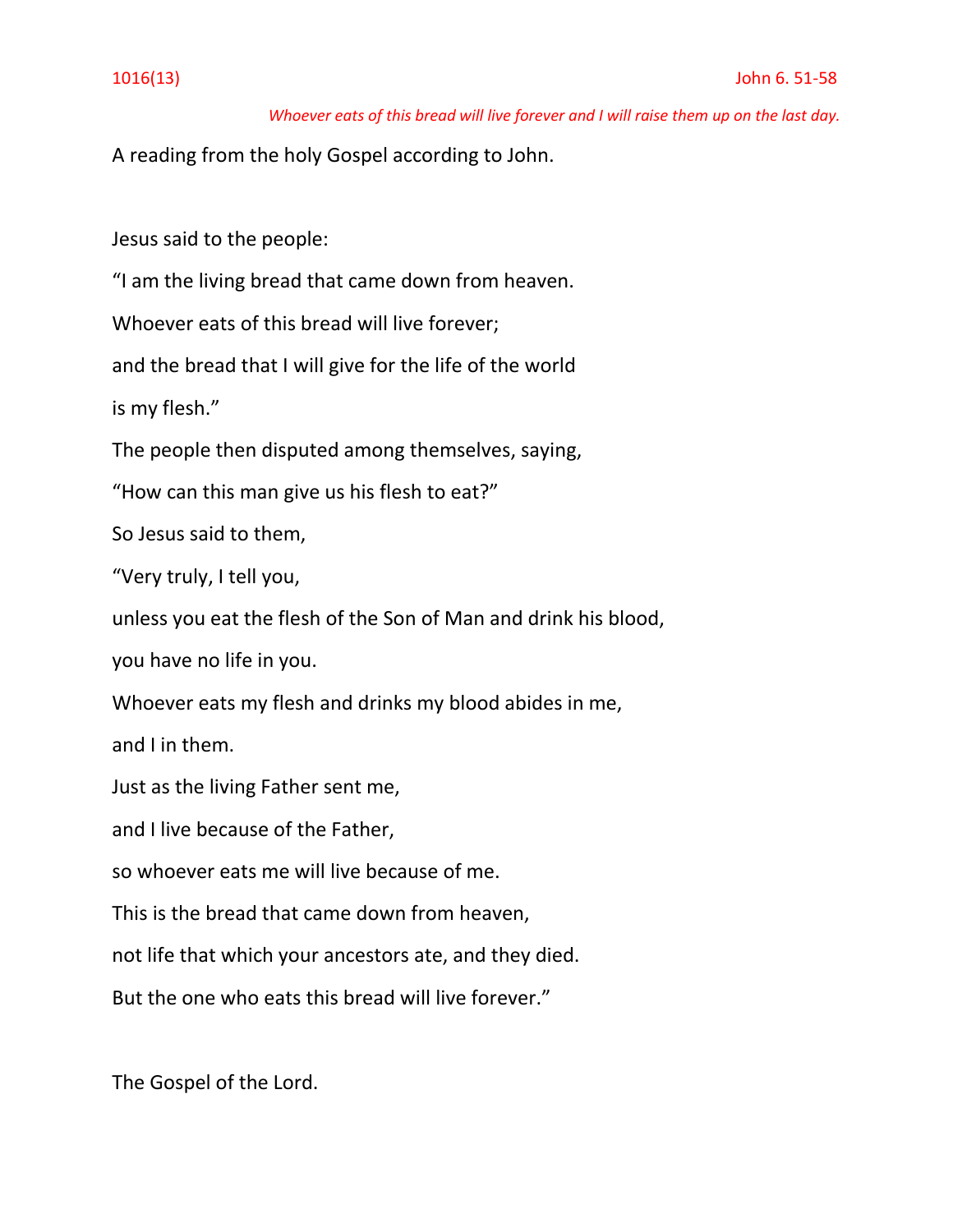*I am the resurrection and the life.*

## A shorter version (21-27) begins at the asterisk.

A reading from the holy Gospel according to John.

When Jesus arrived at Bethany,

he found that Lazarus had already been in the tomb four days.

Now Bethany was near Jerusalem,

some two miles away,

and many Jews had come to Martha and Mary

to console them about their brother.

When Martha heard that Jesus was coming,

she went and met him,

while Mary stayed at home. \*

Martha said to Jesus,

"Lord, if you had been here, my brother would not have died.

But even know I know that God will give you

whatever you ask of him."

Jesus said to her, "Your brother will rise again."

Martha said to him,

"I know that he will rise again in the resurrections on the last day."

Jesus said to her, "I am the resurrection and the life.

Whoever believes in me,

even though they die, will live,

and everyone who lives and believes in me will never die.

Do you believe this?"

She said to him,

"Yes, Lord, I believe that you are the Christ,

the Son of God,

the one coming into the world."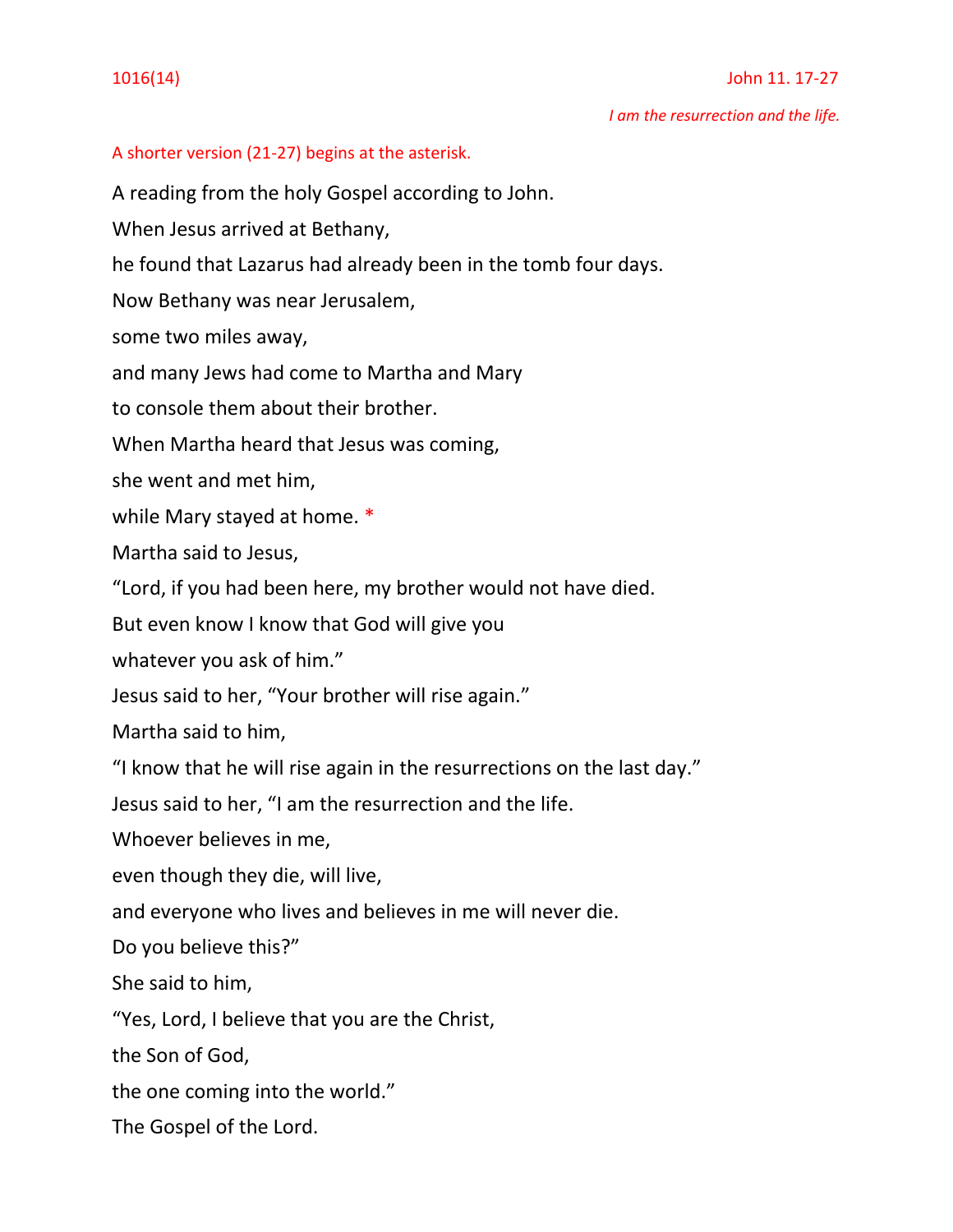### *Lazarus, come out!*

A reading from the holy Gospel according to John.

When Mary, the sister of Lazarus,

came where Jesus was and saw him,

she knelt at his feet and said to him,

"Lord, if you had been here, my brother would not have died."

When Jesus saw her weeping,

and the Jews who came with her also weeping,

he was greatly disturbed in spirit and deeply moved.

He said, "Where have you laid him?"

They said to him, "Lord, come and see."

Jesus began to weep.

So the Jews said, "See how he loved him!"

But some of them said,

"Could not he who opened the eyes of the blind man

have kept this man from dying?"

Then Jesus, again greatly disturbed, came to the tomb.

It was a cave, and a stone was lying against it.

Jesus said, "Take away the stone."

Martha, the sister of the dead man, said to him,

"Lord, already there is a stench

because he has been dead four days."

Jesus said to her,

"Did I not tell you that if you believed,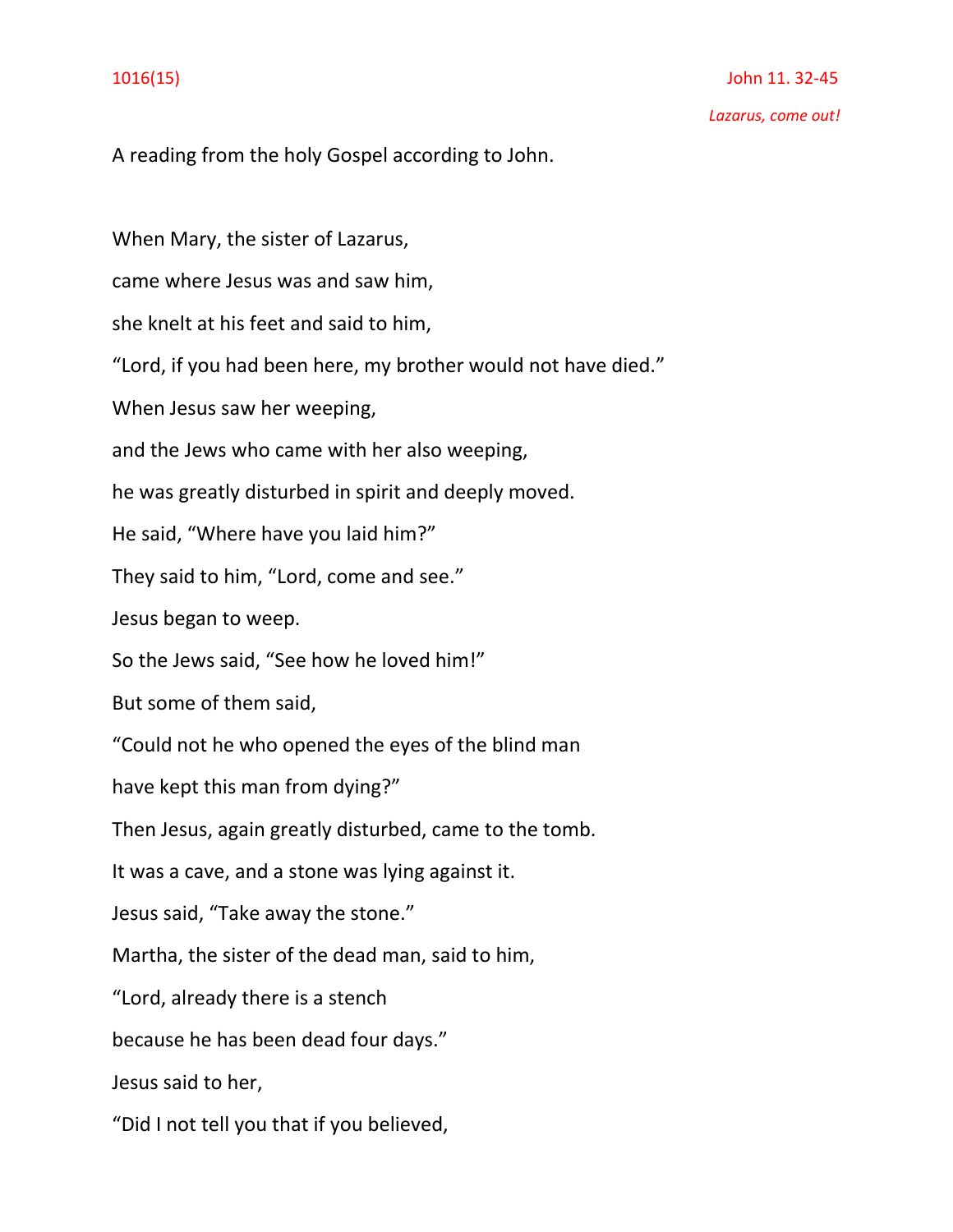you would see the glory of God?" So they took away the stone. And Jesus looked upward and said, "Father, I thank you for having heard me. I knew that you always hear me, but I have said this for the sake of the crowd standing here, so that they may believe that you sent me." When he had said this, he cried with a loud voice, "Lazarus, come out!" The dead man came out, his hands and feet bound with strips of cloth, and his face wrapped in a cloth. Jesus said to them, "Unbind him, and let him go." Many of the Jews therefore, who had come with Mary and had seen what Jesus did, believed in him.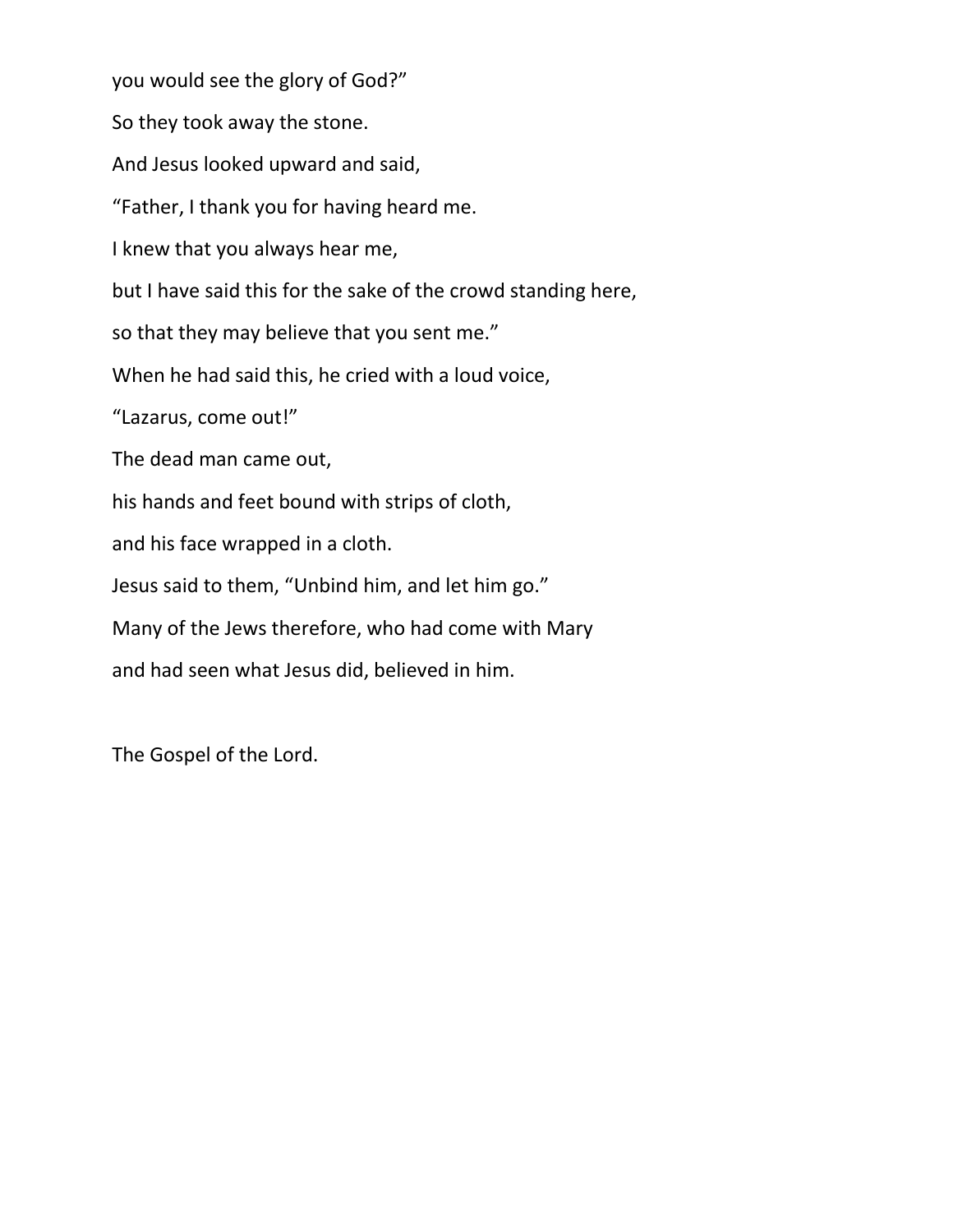John 11. 32-45

*Lazarus, come out!*

A reading from the holy Gospel according to John.

When Mary, the sister of Lazarus, came where Jesus was and saw him, she knelt at his feet and said to him,

"Lord, if you had been here, my brother would not have died."

When Jesus saw her weeping, and the Jews who came with her also weeping, he was greatly disturbed in spirit and deeply moved. He said, "Where have you laid him?"

They said to him, "Lord, come and see." Jesus began to weep. So the Jews said, "See how he loved him!"

But some of them said, "Could not he who opened the eyes of the blind man have kept this man from dying?" Then Jesus, again greatly disturbed, came to the tomb.

It was a cave, and a stone was lying against it.

Jesus said, "Take away the stone." Martha, the sister of the dead man, said to him,

"Lord, already there is a stench because he has been dead four days." Jesus said to her, "Did I not tell you that if you believed, you would see the glory of God?"

So they took away the stone. And Jesus looked upward and said, "Father, I thank you for having heard me. I knew that you always hear me, but I have said this for the sake of the crowd standing here, so that they may believe that you sent me."

When he had said this, he cried with a loud voice, "Lazarus, come out!" The dead man came out, his hands and feet bound with strips of cloth, and his face wrapped in a cloth.

Jesus said to them, "Unbind him, and let him go." Many of the Jews therefore, who had come with Mary and had seen what Jesus did, believed in him. The Gospel of the Lord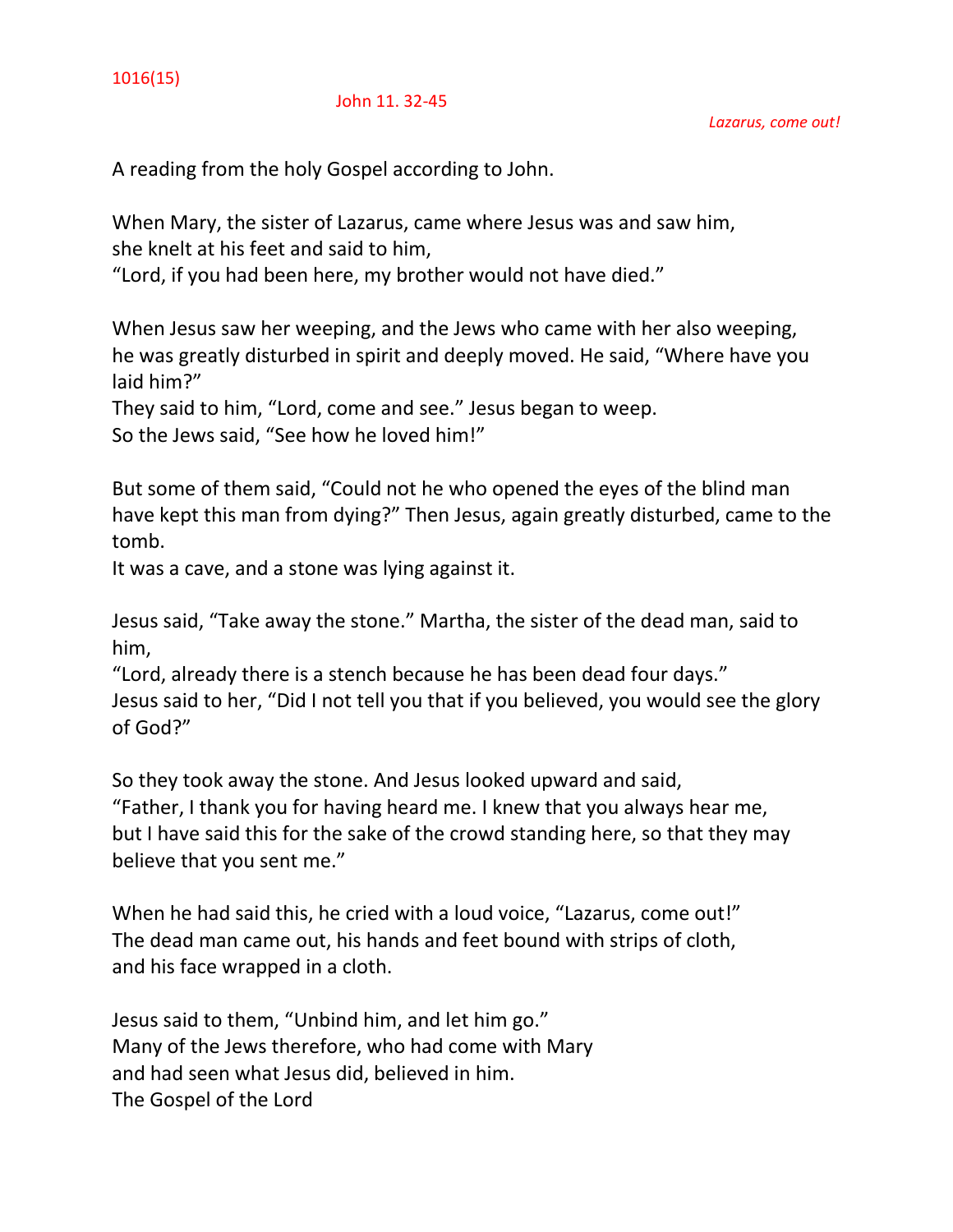## 1016(16) John 12. 23-28 *When the seed of grain dies, it bears much fruit.*

The shorter version (23-26) concludes at the asterisk.

A reading from the holy Gospel according to John.

Jesus answered his disciples,

"The hour has come for the Son of Man to be glorified.

Very truly, I tell you,

unless a grain of wheat falls into the earth and dies,

it remains just a single grain;

but if it dies, it bears much fruit.

The person who loves their life loses it,

and the person who hates their life in this world

will keep it for eternal life.

"Whoever serves me must follow me,

and where I am, there will my servant be also.

Whoever serves me, the Father will honour. \*

"Now my soul is troubled.

And what should I say – 'Father, save me from this hour'?

No, it is for this reason that I have come to this hour.

Father, glorify your name."

Then a voice came from heaven,

"I have glorified it, and I will glorify it again."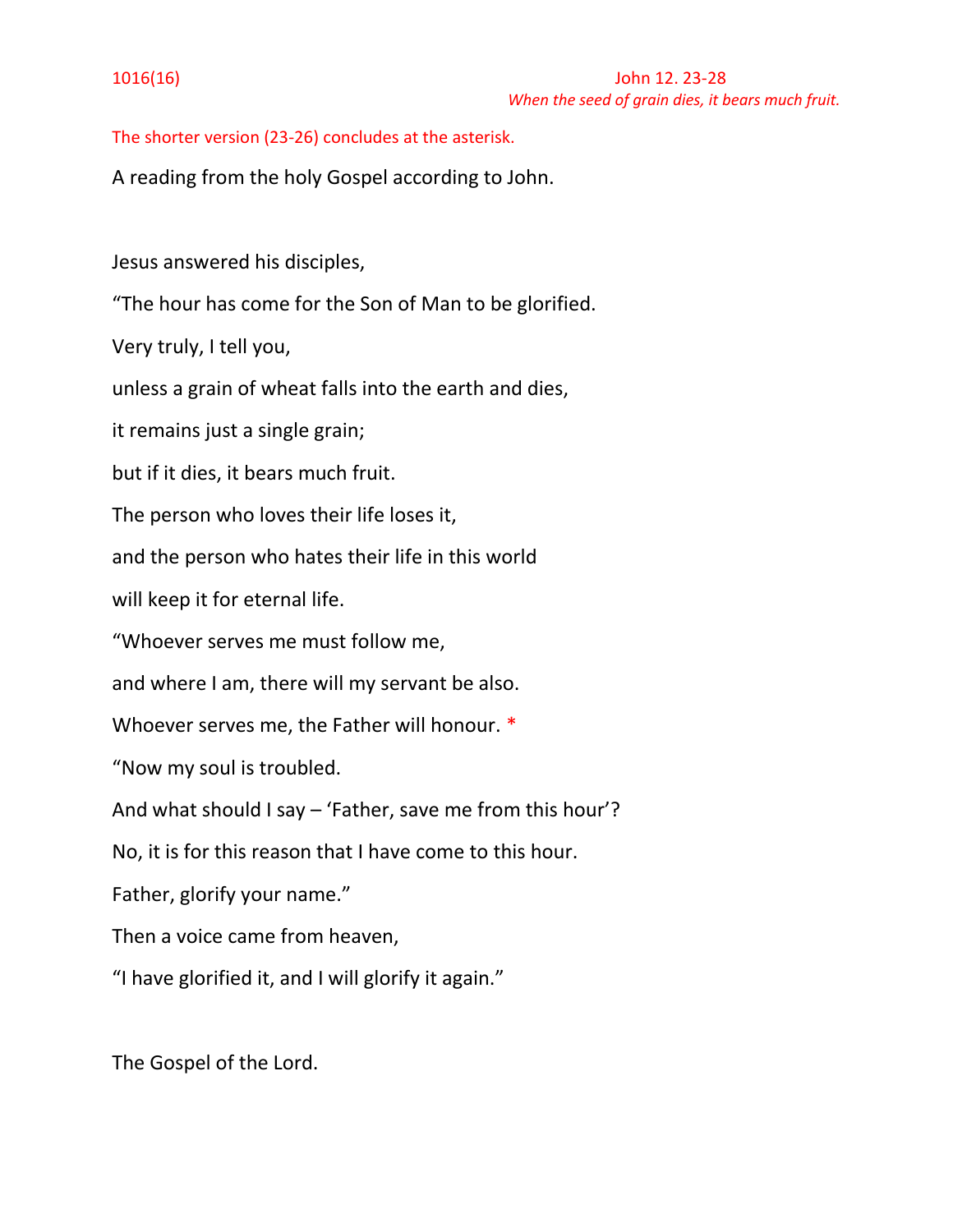## *In my Father's house there are many dwelling places.*

A reading from the holy Gospel according to John.

Jesus said to his disciples:

"Do not let your hearts be troubled.

Believe in God, believe also in me.

In my Father's house there are many dwelling places.

If it were not so, would I have told you

that I go to prepare a place for you?

And if I go and prepare a place for you,

I will come again and will take you to myself,

so that where I am, there you may be also.

And you know the way to the place where I am going."

Thomas said to him,

"Lord, we do not know where you are going.

How can we know the way?"

Jesus said to him,

"I am the way, and the truth, and the life.

No one comes to the Father except through me."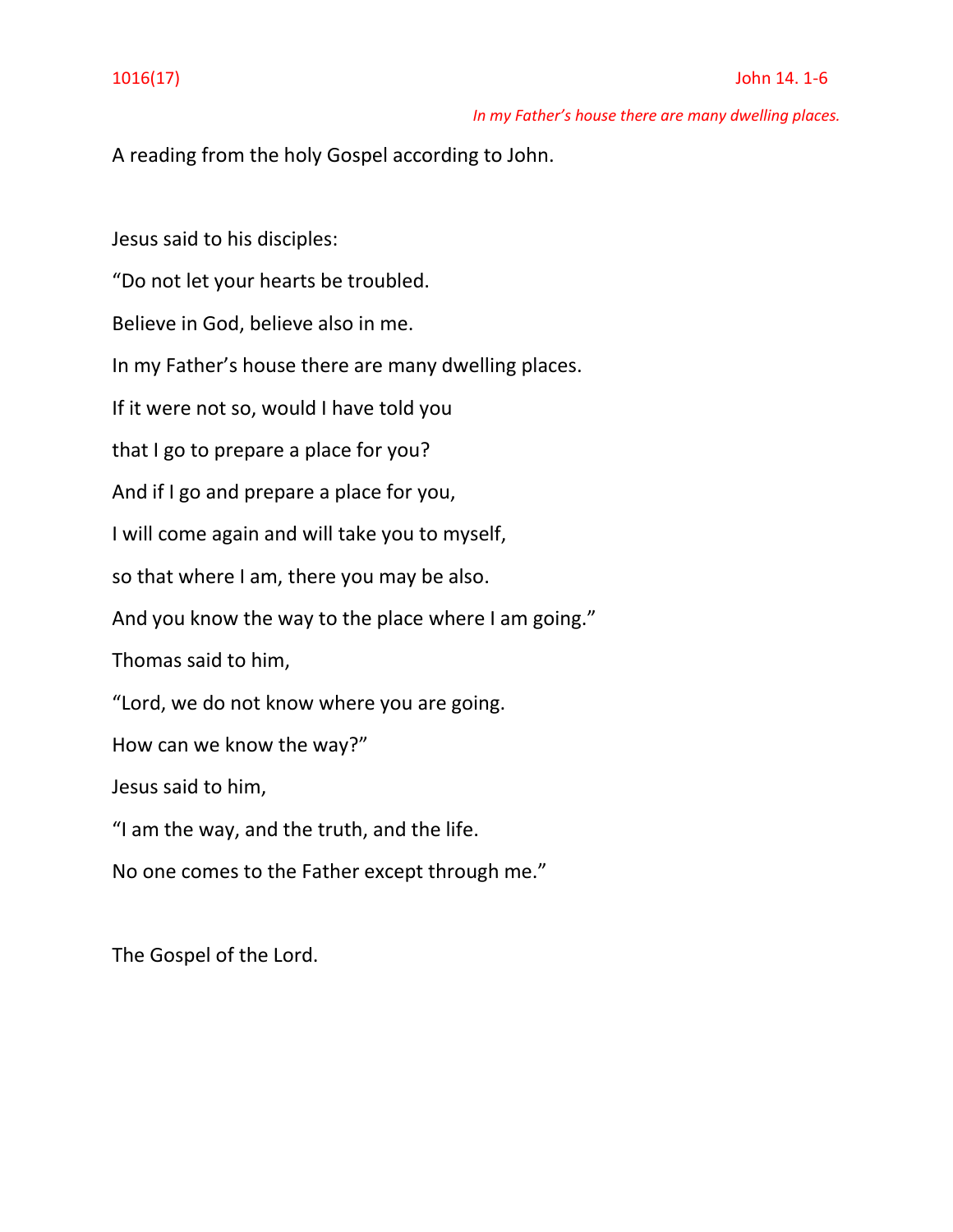### *I desire that those you have given me may be with me where I am.*

A reading from the holy Gospel according to John.

Jesus looked up to heaven and prayed:

"Father,

I desire that those also, whom you have given me,

may be with me where I am,

to see my glory, which you have given me

because you loved me before the foundation of the world.

Righteous Father,

the world does not know you, but I know you;

and these know that you have sent me.

I made your name known to them,

and I will make it known,

so that the love with which you have loved me

may be in them, and I in them."